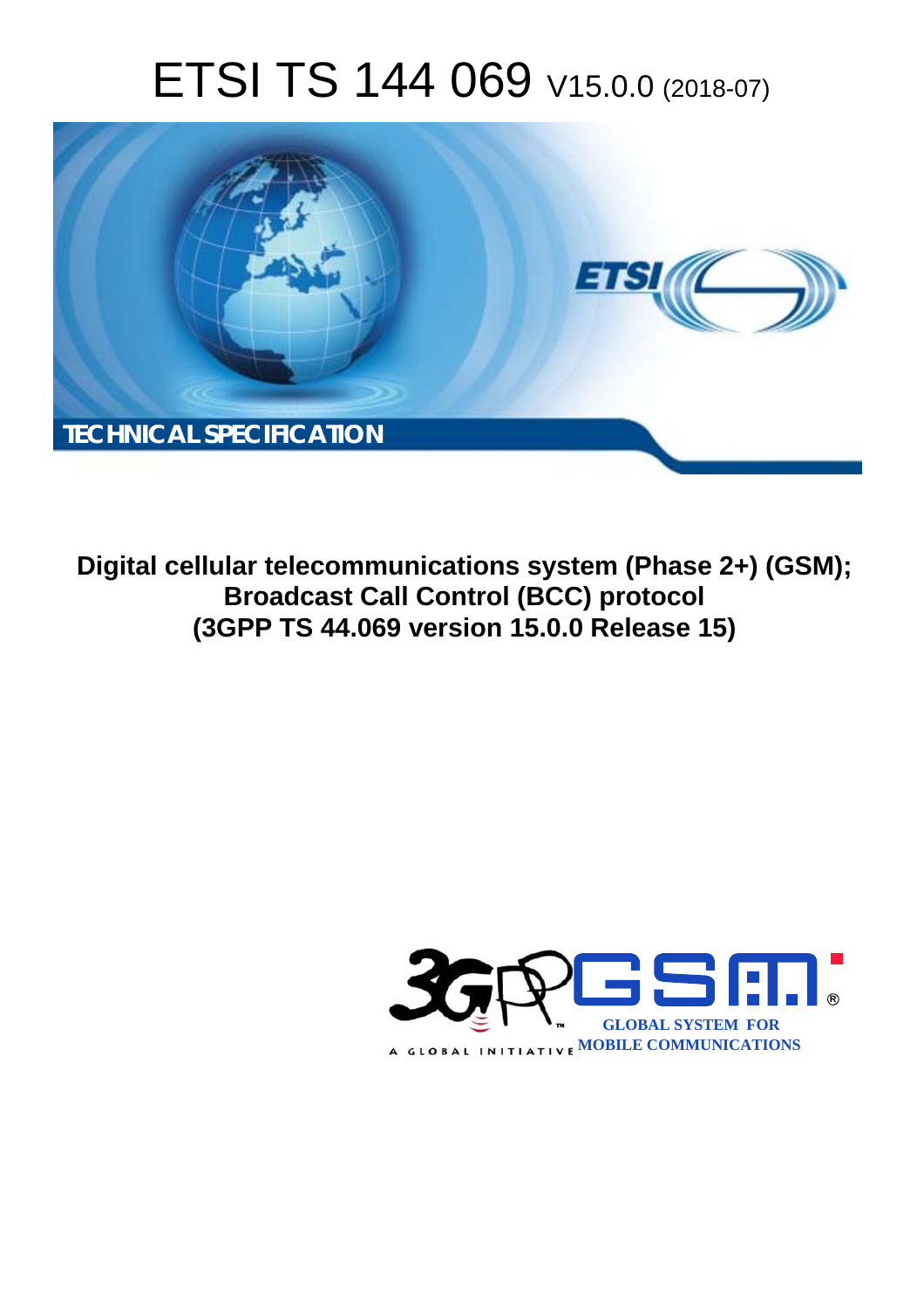Reference RTS/TSGC-0144069vf00

> Keywords GSM

#### *ETSI*

#### 650 Route des Lucioles F-06921 Sophia Antipolis Cedex - FRANCE

Tel.: +33 4 92 94 42 00 Fax: +33 4 93 65 47 16

Siret N° 348 623 562 00017 - NAF 742 C Association à but non lucratif enregistrée à la Sous-Préfecture de Grasse (06) N° 7803/88

#### *Important notice*

The present document can be downloaded from: <http://www.etsi.org/standards-search>

The present document may be made available in electronic versions and/or in print. The content of any electronic and/or print versions of the present document shall not be modified without the prior written authorization of ETSI. In case of any existing or perceived difference in contents between such versions and/or in print, the only prevailing document is the print of the Portable Document Format (PDF) version kept on a specific network drive within ETSI Secretariat.

Users of the present document should be aware that the document may be subject to revision or change of status. Information on the current status of this and other ETSI documents is available at <https://portal.etsi.org/TB/ETSIDeliverableStatus.aspx>

If you find errors in the present document, please send your comment to one of the following services: <https://portal.etsi.org/People/CommiteeSupportStaff.aspx>

#### *Copyright Notification*

No part may be reproduced or utilized in any form or by any means, electronic or mechanical, including photocopying and microfilm except as authorized by written permission of ETSI. The content of the PDF version shall not be modified without the written authorization of ETSI. The copyright and the foregoing restriction extend to reproduction in all media.

> © ETSI 2018. All rights reserved.

**DECT**TM, **PLUGTESTS**TM, **UMTS**TM and the ETSI logo are trademarks of ETSI registered for the benefit of its Members. **3GPP**TM and **LTE**TM are trademarks of ETSI registered for the benefit of its Members and of the 3GPP Organizational Partners. **oneM2M** logo is protected for the benefit of its Members.

**GSM**® and the GSM logo are trademarks registered and owned by the GSM Association.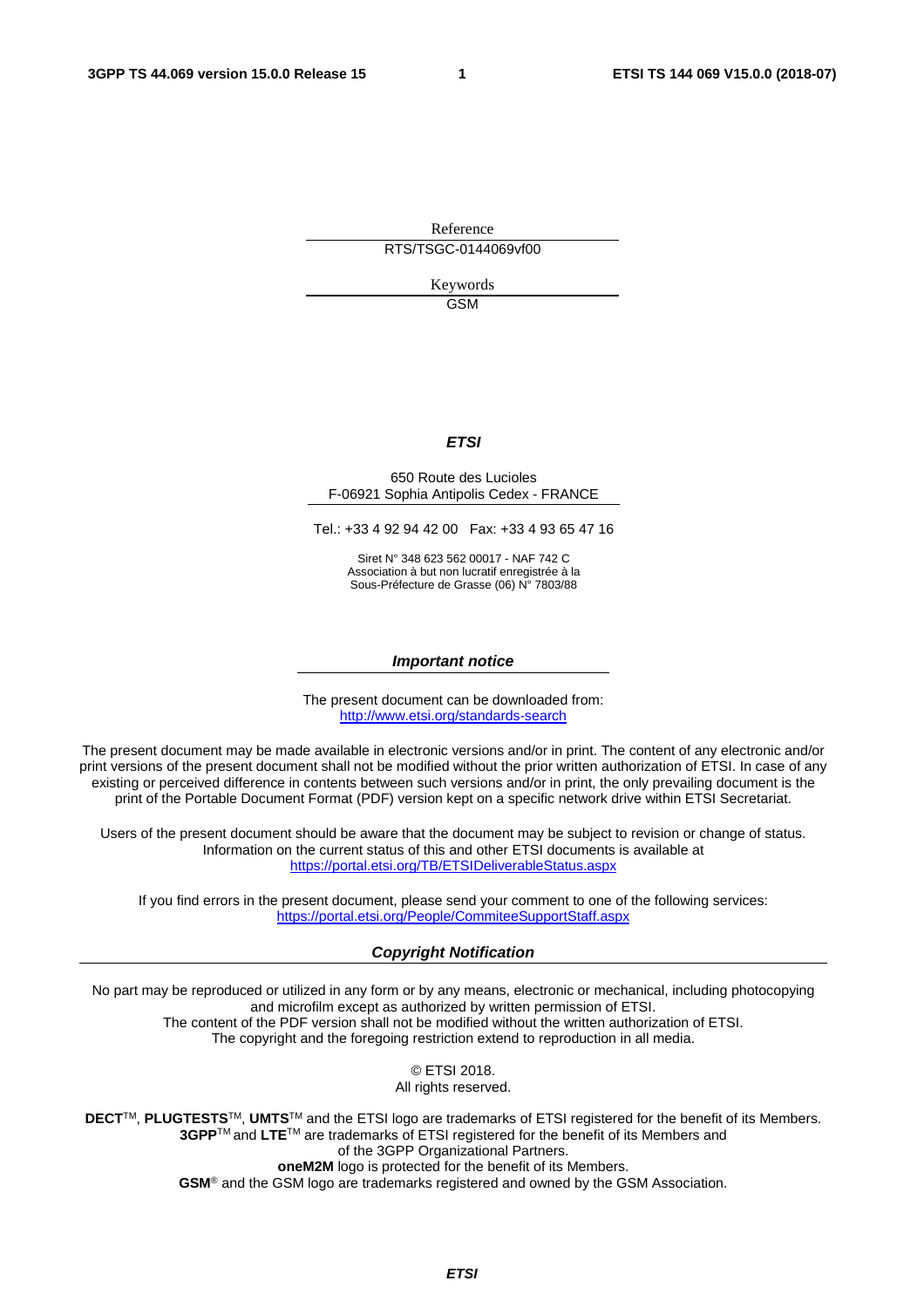### Intellectual Property Rights

#### Essential patents

IPRs essential or potentially essential to normative deliverables may have been declared to ETSI. The information pertaining to these essential IPRs, if any, is publicly available for **ETSI members and non-members**, and can be found in ETSI SR 000 314: *"Intellectual Property Rights (IPRs); Essential, or potentially Essential, IPRs notified to ETSI in respect of ETSI standards"*, which is available from the ETSI Secretariat. Latest updates are available on the ETSI Web server ([https://ipr.etsi.org/\)](https://ipr.etsi.org/).

Pursuant to the ETSI IPR Policy, no investigation, including IPR searches, has been carried out by ETSI. No guarantee can be given as to the existence of other IPRs not referenced in ETSI SR 000 314 (or the updates on the ETSI Web server) which are, or may be, or may become, essential to the present document.

#### **Trademarks**

The present document may include trademarks and/or tradenames which are asserted and/or registered by their owners. ETSI claims no ownership of these except for any which are indicated as being the property of ETSI, and conveys no right to use or reproduce any trademark and/or tradename. Mention of those trademarks in the present document does not constitute an endorsement by ETSI of products, services or organizations associated with those trademarks.

### Foreword

This Technical Specification (TS) has been produced by ETSI 3rd Generation Partnership Project (3GPP).

The present document may refer to technical specifications or reports using their 3GPP identities, UMTS identities or GSM identities. These should be interpreted as being references to the corresponding ETSI deliverables.

The cross reference between GSM, UMTS, 3GPP and ETSI identities can be found under [http://webapp.etsi.org/key/queryform.asp.](http://webapp.etsi.org/key/queryform.asp)

### Modal verbs terminology

In the present document "**shall**", "**shall not**", "**should**", "**should not**", "**may**", "**need not**", "**will**", "**will not**", "**can**" and "**cannot**" are to be interpreted as described in clause 3.2 of the [ETSI Drafting Rules](https://portal.etsi.org/Services/editHelp!/Howtostart/ETSIDraftingRules.aspx) (Verbal forms for the expression of provisions).

"**must**" and "**must not**" are **NOT** allowed in ETSI deliverables except when used in direct citation.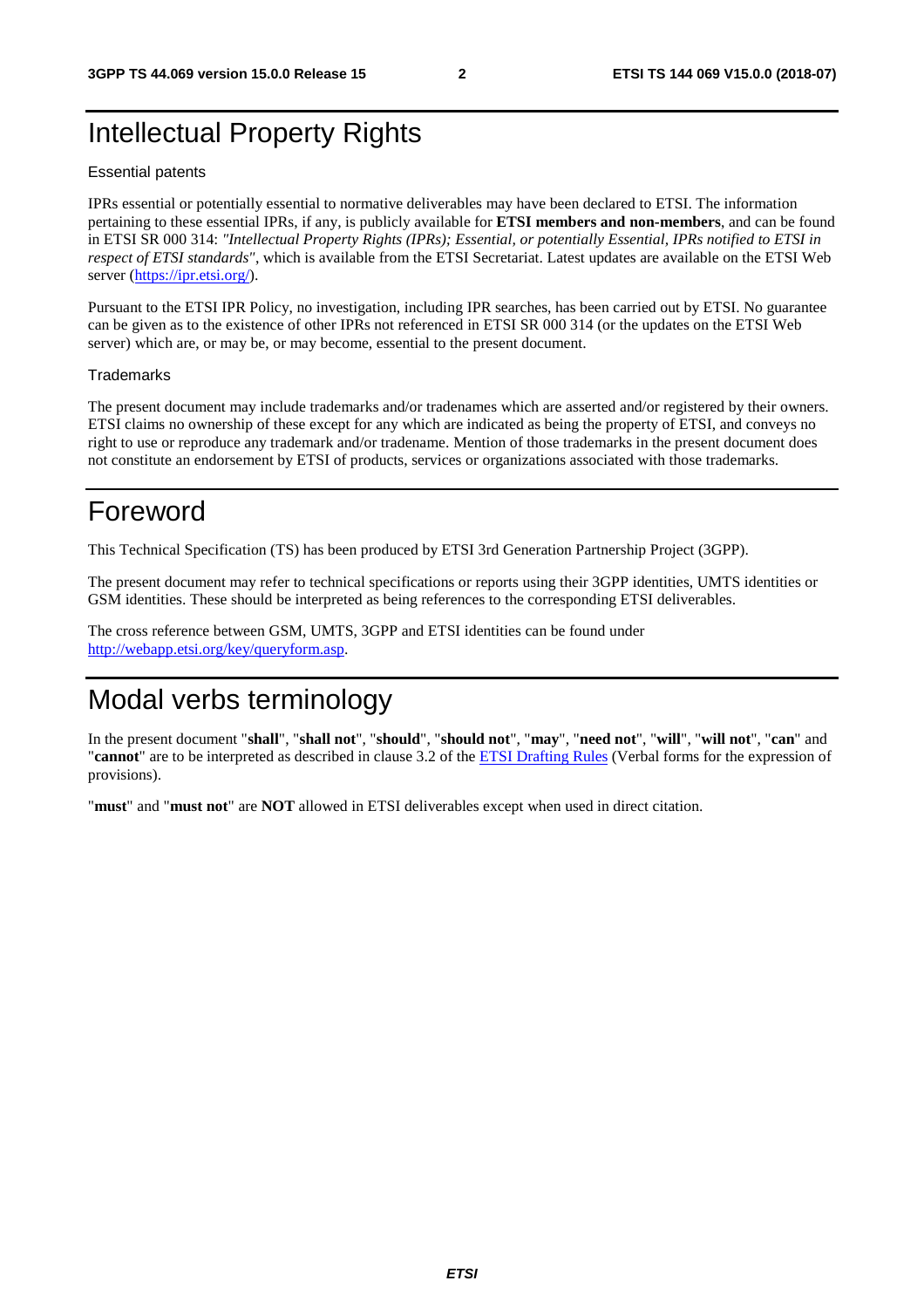ETSI TS 144 069 V15.0.0 (2018-07)

## Contents

| 1                |                                                                       |  |
|------------------|-----------------------------------------------------------------------|--|
| 2                |                                                                       |  |
| 3                |                                                                       |  |
| 3.1              |                                                                       |  |
| 3.2              |                                                                       |  |
| 4                |                                                                       |  |
| 5                |                                                                       |  |
| 6                |                                                                       |  |
| 6.1              |                                                                       |  |
| 6.1.1            |                                                                       |  |
| 6.1.2<br>6.1.2.1 |                                                                       |  |
| 6.1.2.1.1        |                                                                       |  |
| 6.1.2.1.2        |                                                                       |  |
| 6.1.2.1.3        |                                                                       |  |
| 6.1.2.1.4        |                                                                       |  |
| 6.1.2.1.5        |                                                                       |  |
| 6.1.2.1.6        |                                                                       |  |
| 6.1.2.1.7        |                                                                       |  |
| 6.1.2.1.8        |                                                                       |  |
| 6.1.2.1.9        |                                                                       |  |
| 6.1.2.1.10       |                                                                       |  |
| 6.1.2.1.11       |                                                                       |  |
| 6.1.2.2          | BROADCAST CALL CONTROL STATES AT THE NETWORK SIDE OF THE INTERFACE 10 |  |
| 6.1.2.2.1        |                                                                       |  |
| 6.1.2.2.2        |                                                                       |  |
| 6.1.2.2.3        |                                                                       |  |
| 6.1.2.2.4        |                                                                       |  |
| 6.1.2.2.5        |                                                                       |  |
| 6.2              |                                                                       |  |
| 6.2.1<br>6.2.2   |                                                                       |  |
| 6.2.2.1          |                                                                       |  |
| 6.2.2.2          |                                                                       |  |
| 6.2.3            |                                                                       |  |
| 6.3              |                                                                       |  |
| 6.3.1            |                                                                       |  |
| 6.3.2            |                                                                       |  |
| 6.3.3            |                                                                       |  |
| 6.4              |                                                                       |  |
| 6.4.1            |                                                                       |  |
| 6.4.2            |                                                                       |  |
| 6.5              |                                                                       |  |
| 6.5.1            |                                                                       |  |
| 6.5.1.1          |                                                                       |  |
| 6.5.1.2          |                                                                       |  |
| 7                |                                                                       |  |
| 7.1              |                                                                       |  |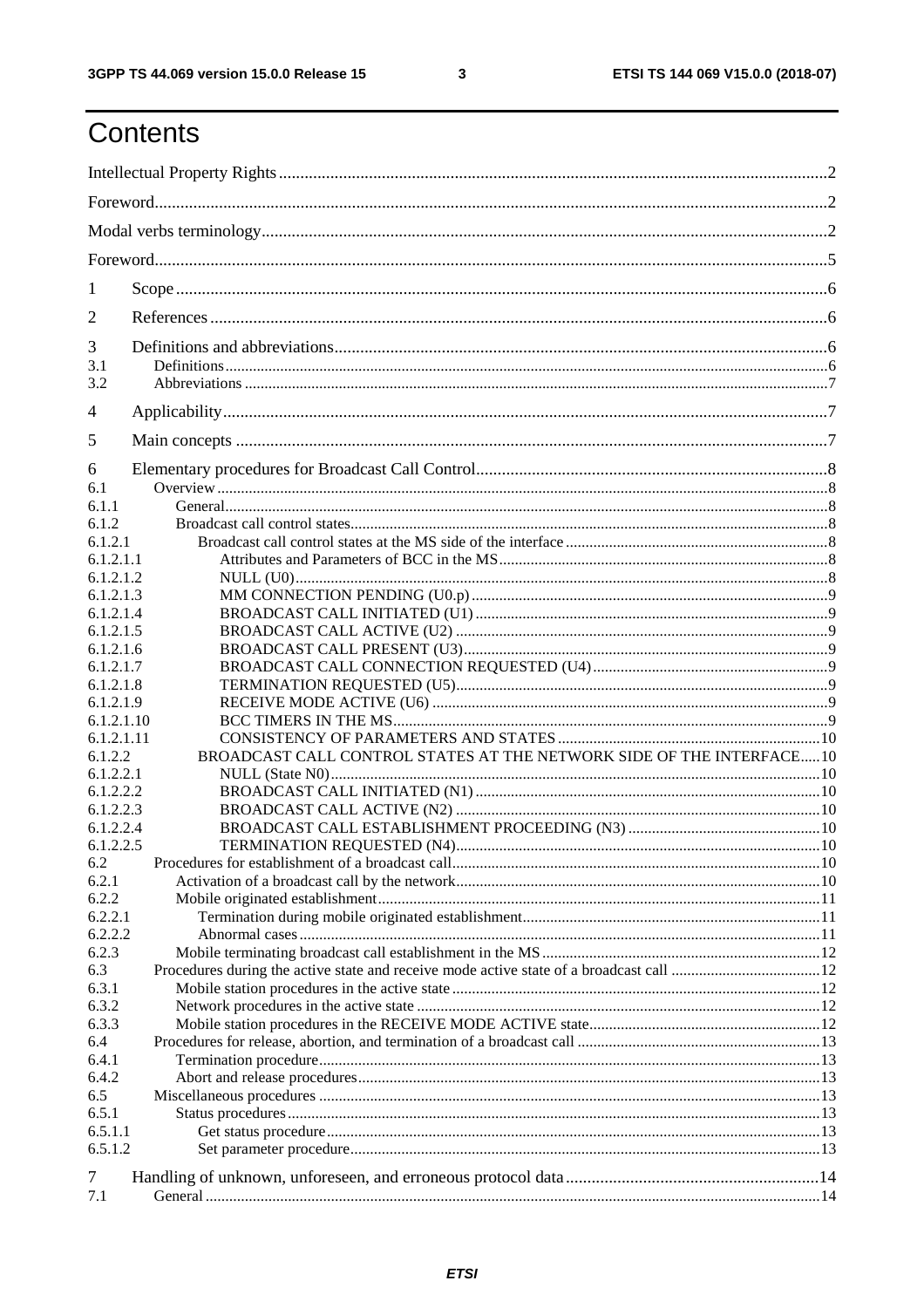#### $\overline{\mathbf{4}}$

| 7.2            |                               |                                                                                   |  |
|----------------|-------------------------------|-----------------------------------------------------------------------------------|--|
| 7.3            |                               |                                                                                   |  |
| 7.4            |                               |                                                                                   |  |
| 7.5            |                               |                                                                                   |  |
| 7.6            |                               | Unknown and unforeseen information elements in the non-imperative message part 15 |  |
| 7.6.1          |                               |                                                                                   |  |
| 7.6.2          |                               |                                                                                   |  |
| 7.6.3          |                               |                                                                                   |  |
| 7.7            |                               |                                                                                   |  |
| 7.7.1          |                               |                                                                                   |  |
| 7.8            |                               |                                                                                   |  |
| 8              |                               |                                                                                   |  |
| 8.1            |                               |                                                                                   |  |
| 8.2            |                               |                                                                                   |  |
| 8.2.1          |                               |                                                                                   |  |
| 8.3            |                               |                                                                                   |  |
| 8.3.1          |                               |                                                                                   |  |
| 8.3a           |                               |                                                                                   |  |
| 8.3a.1         |                               |                                                                                   |  |
| 8.3a.2         |                               |                                                                                   |  |
| 8.4            |                               |                                                                                   |  |
| 8.5            |                               |                                                                                   |  |
| 8.5.1          |                               |                                                                                   |  |
| 8.6            |                               |                                                                                   |  |
| 8.6.1          |                               |                                                                                   |  |
| 8.6.2          |                               |                                                                                   |  |
| 8.7            |                               |                                                                                   |  |
| 8.8            |                               |                                                                                   |  |
| 8.9            |                               |                                                                                   |  |
| 9              |                               |                                                                                   |  |
| 9.1            |                               |                                                                                   |  |
| 9.2            |                               |                                                                                   |  |
| 9.3            |                               |                                                                                   |  |
| 9.4            |                               |                                                                                   |  |
| 9.4.1          |                               |                                                                                   |  |
| 9.4.2          |                               |                                                                                   |  |
| 9.4.3          |                               |                                                                                   |  |
| 9.4.4          |                               |                                                                                   |  |
| 9.4.5          |                               |                                                                                   |  |
| 9.4.6<br>9.4.7 |                               |                                                                                   |  |
|                |                               |                                                                                   |  |
|                | <b>Annex A (informative):</b> | Example of the coding of the user-user information after                          |  |
|                |                               | decompression of the originator-to-dispatcher information27                       |  |
|                | <b>Annex B</b> (informative): |                                                                                   |  |
|                |                               |                                                                                   |  |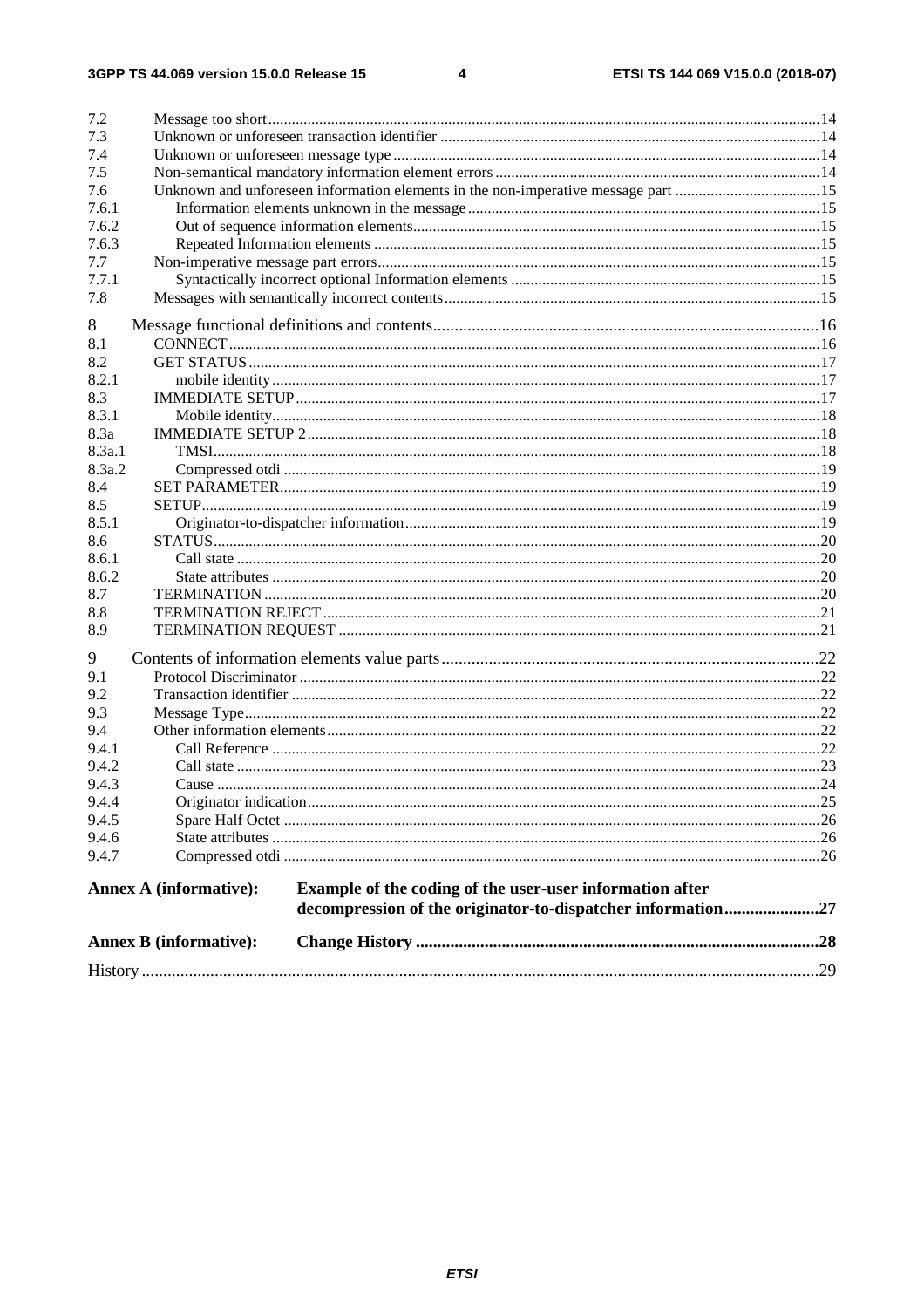## Foreword

This Technical Specification has been produced by the 3rd Generation Partnership Project (3GPP).

The contents of the present document are subject to continuing work within the TSG and may change following formal TSG approval. Should the TSG modify the contents of the present document, it will be re-released by the TSG with an identifying change of release date and an increase in version number as follows:

Version x.y.z

where:

- x the first digit:
	- 1 presented to TSG for information;
	- 2 presented to TSG for approval;
	- 3 or greater indicates TSG approved document under change control.
- y the second digit is incremented for all changes of substance, i.e. technical enhancements, corrections, updates, etc.
- z the third digit is incremented when editorial only changes have been incorporated in the document.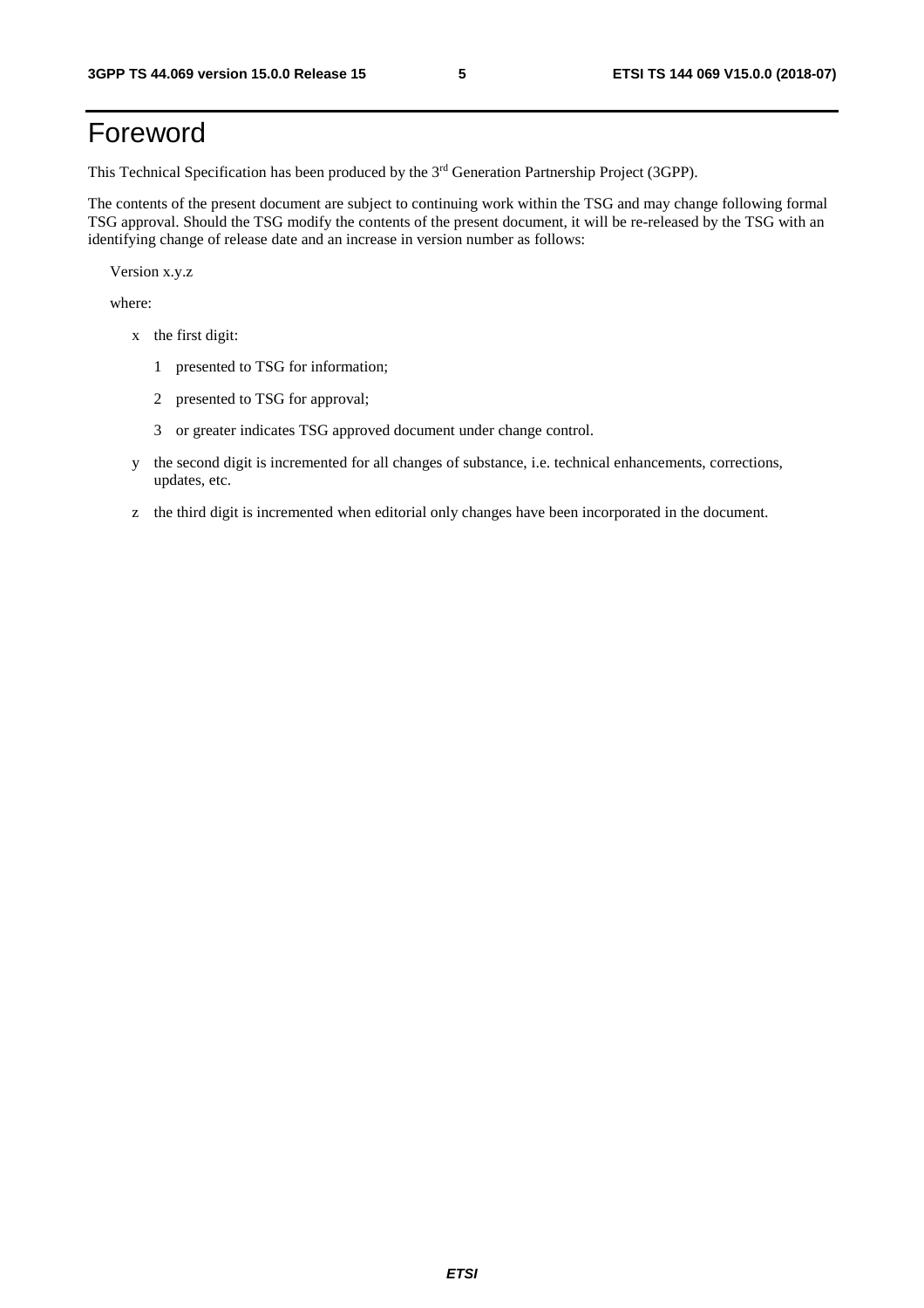### 1 Scope

The present document specifies the Broadcast Call Control (BCC) protocol used by the Voice Broadcast Call Service (VBCS) on the radio interface.

## 2 References

[1] Void.

The following documents contain provisions which, through reference in this text, constitute provisions of the present document.

- References are either specific (identified by date of publication, edition number, version number, etc.) or non-specific.
- For a specific reference, subsequent revisions do not apply.
- For a non-specific reference, the latest version applies. In the case of a reference to a 3GPP document (including a GSM document), a non-specific reference implicitly refers to the latest version of that document *in the same Release as the present document*.
- [1a] 3GPP TR 21.905: "Vocabulary for 3GPP Specifications".
- [2] 3GPP TS 42.069: "Voice Broadcast Service (VBS); Stage 1".
- [3] 3GPP TS 23.003: "Numbering, addressing and identification".
- [4] 3GPP TS 23.067: "enhanced Multi-Level Precedence and Pre-emption service (eMLPP); Stage 2".
- [5] 3GPP TS 43.069: "Voice Broadcast Call Service (VBCS); Stage 2".
- [6] 3GPP TS 44.006: "Mobile Station Base Station System (MS BSS) interface; Data Link (DL) layer specification".
- [7] 3GPP TS 24.007: "Mobile radio interface signalling layer 3; General aspects".
- [8] 3GPP TS 24.008: "Mobile Radio Interface Layer 3 specification; Core Network Protocols; Stage 3".
- [9] 3GPP TS 44.018: "Mobile radio interface layer 3 specification; Radio Resource Control Protocol".
- [10] 3GPP TS 44.068: "Group Call Control (GCC) protocol".

## 3 Definitions and abbreviations

### 3.1 Definitions

For the purposes of the present document, the terms and definitions defined in 3GPP TS 42.069 and the following apply:

**Attachment of the user connection:** See 3GPP TS 24.008, subclause 5.2.

**Broadcast call channel:** downlink channel to be allocated in each cell of the group call area for a particular broadcast call. All MSs of the listening service subscribers in one cell shall listen to the common downlink.

**Broadcast call:** is used in the same sense as "voice broadcast call".

**Calling user:** BCC entity in the Mobile Station (MS) initiating or having initiated a broadcast call.

**Clearing the context related to the broadcast call establishment:** all running BCC timers in the relevant BCC entity are stopped, all attributes in the relevant BCC entity are deleted.

**Downlink:** network to MS direction.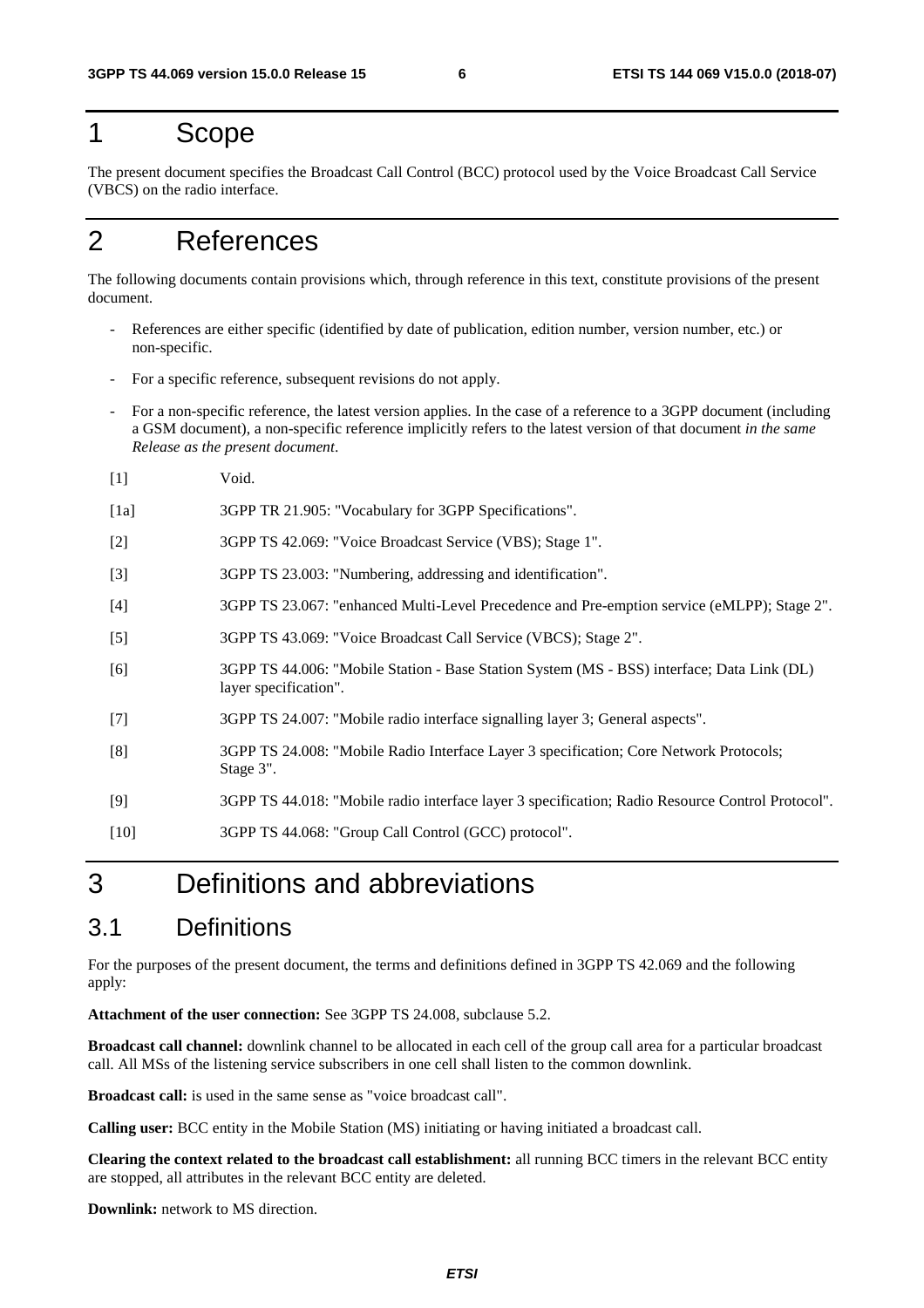**Group receive mode:** See 3GPP TS 44.018.

**Originating mobile station:** MS initiating or having initiated the broadcast call.

**Uplink:** Mobile station to network direction.

### 3.2 Abbreviations

For the purposes of the present document, the abbreviation defined in 3GPP TR 21.905 [1a] and the following applies:

BCC Broadcast Call Control

## 4 Applicability

Support of the broadcast call protocol is optional in the MS and in the network.

### 5 Main concepts

The present document describes the broadcast call control (BCC) protocol, which is one of the protocols of the Connection Management (CM) sublayer (see 3GPP TS 24.007).

There is in general more than one MS engaged in a broadcast call. Consequently, there is in general more than one MS with a BCC entity engaged in the same broadcast call, and there is one BCC entity in the network engaged in that broadcast call.

Under which conditions a BCC message is passed from lower (sub-)layers to the BCC entity is defined in the specifications of the sub-layers.

The MS shall ignore BCC messages that it receives which were sent in unacknowledged mode and which explicitly specify as destination a mobile identity which is not a mobile identity of the MS.

Higher layers and the MM sub-layer decide when to accept parallel BCC transactions and when/whether to accept BCC transactions in parallel to other CM transactions.

The broadcast call may be initiated by a mobile user or by a dispatcher. Specification of a protocol for dispatchers is out of the scope of the present document. Hence, in the scope of the present document, there are:

- one BCC entity in the network; and
- one or more than one BCC entities in different MSs;

engaged in a broadcast call, and one ore none of the MSs is the originator of the broadcast call (called the originating MS in the present document).

NOTE: Whereas for the Group Call Control (GCC) protocol (see 3GPP TS 44.068), in certain situations, the GCC entity in a MS assumes to be the originator of a broadcast call without being the originator, this is not the case for the BCC protocol.

The originator of the BCC transaction chooses the Transaction Identifier (TI). A MS not assuming to be the originator of the transaction will chose the transaction identifier received from the network, setting the TI flag to  $1+x \mod 2$  where x is the received TI flag.

The present document describes the broadcast call control protocol only with regard to two peer entities, one in a MS, the other one in the network. The call control entities are described as communicating finite state machines which exchange messages across the radio interface and communicate internally with other protocol (sub)layers. In particular, the BCC protocol uses the MM and RR sublayer specified in 3GPP TS 24.008 and 3GPP TS 44.018. The BCC entity in a MS that is not the originator of the broadcast call shall not send messages to its peer entity. This description in only normative as far as the consequential externally observable behaviour is concerned. For simplicity, instead of using the terms "BCC entity in the MS" and "BCC entity in the network", the present document often uses the terms "MS" and "network" if no confusion may arise.

Certain sequences of actions of the two peer entities compose "elementary procedures" which are used as a basis for the description in the present document. These elementary procedures are defined in clause 6.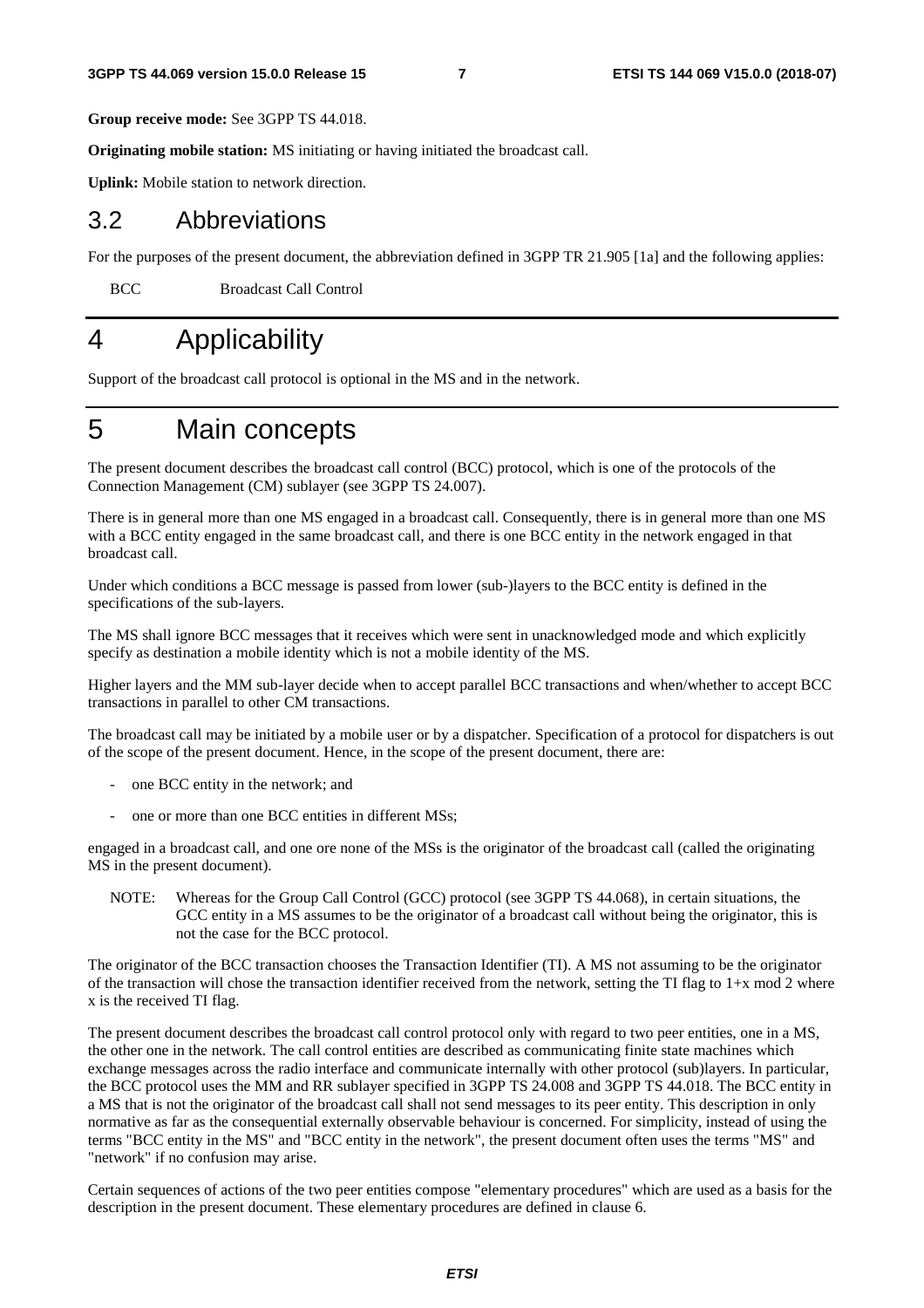The network should apply supervisory functions to verify that the BCC procedures are progressing and if not, take appropriate means to resolve the problems. This, however, is out of the scope of the present document.

### 6 Elementary procedures for Broadcast Call Control

### 6.1 Overview

### 6.1.1 General

The elementary procedures may be broadcasted into the following classes:

- broadcast call establishment procedures;
- broadcast call termination procedures;
- broadcast call information phase procedures;
- miscellaneous procedures.

### 6.1.2 Broadcast call control states

#### 6.1.2.1 Broadcast call control states at the MS side of the interface

The BCC entity of the MS is described as an extended finite state machine. It performs transitions between states. It has certain parameters and attributes, e.g. configuration parameters and behaviour parameters, which it sets and changes based on interaction with higher and lower (sub-)layers and on message exchange with its peer entity. If a configuration parameter is set to a certain value, the MS shall also adapt the configuration accordingly. Behaviour parameters decide on (part of) the behaviour of the BCC entity. When the BCC entity in the MS receives a message, it shall first analyse whether it shall ignore the message, see clauses 5 and 7.

#### 6.1.2.1.1 Attributes and Parameters of BCC in the MS

For the following behaviour parameters, the description is informative.

| <b>Parameter</b> | <b>Description</b>                                                                                  |  |  |  |  |
|------------------|-----------------------------------------------------------------------------------------------------|--|--|--|--|
| <b>ORIG</b>      | Depending on the context, the MS assumes to be the originator of the call (ORIG=T) or not to be the |  |  |  |  |
|                  | originator of the call (ORIG=F).                                                                    |  |  |  |  |
| <b>COMM</b>      | Depending on the context, the MS assumes that communication with its peer entity is enabled in both |  |  |  |  |
|                  | directions (COMM = T) or not (COMM = F).                                                            |  |  |  |  |

For the following configuration parameters the MS shall adapt its configuration according to the parameter value and parameter definition.

| <b>Parameter</b> | <b>Definition</b>                                                                                                                                                                                                |
|------------------|------------------------------------------------------------------------------------------------------------------------------------------------------------------------------------------------------------------|
| <b>D-ATT</b>     | D-ATT = T means that the MS attaches the user connection for the broadcast call in the downlink.<br>$D-ATT = F$ means that the MS does not attach the user connection for the broadcast call in the<br>downlink. |
| <b>IU-ATT</b>    | $ U-ATT $ T means that the MS attaches the user connection for the broadcast call in the uplink.<br>$ U-ATT $ = F means that the MS does not attach the user connection for the broadcast call in the<br>uplink. |

#### 6.1.2.1.2 NULL (U0)

No broadcast call exists for the BCC entity. When entering the state, parameters shall be set to the following values, and configuration shall be adapted to the new values of configuration parameters:  $ORIG = F$ ,  $COMM = F$ ,  $D-ATT = F$ ,  $U-ATT = F.$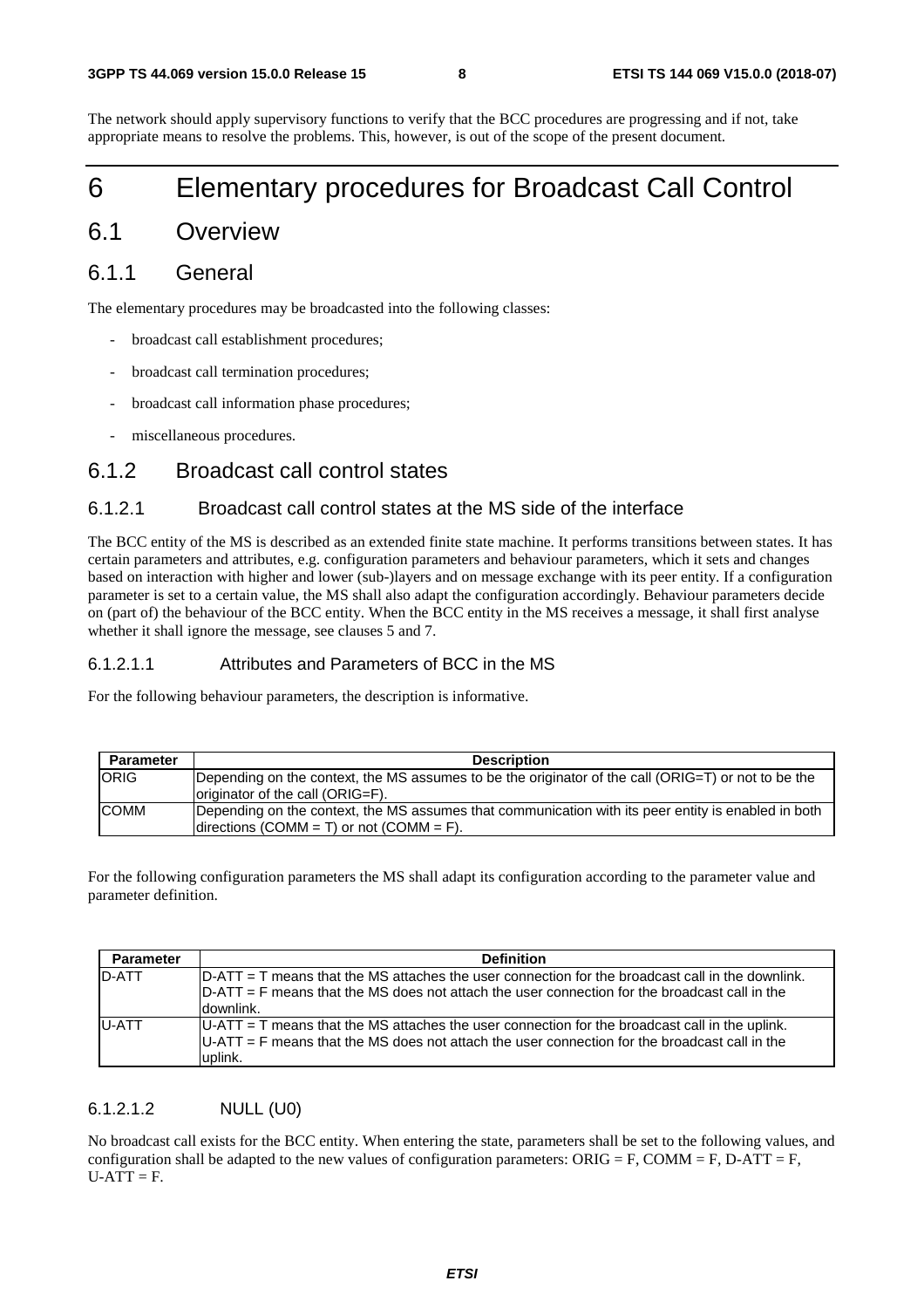#### 6.1.2.1.3 MM CONNECTION PENDING (U0.p)

The BCC entity has requested the explicit establishment of an MM connection. When entering the state, parameters shall be set to the following values, and configuration shall be adapted to the new values of configuration parameters:  $ORIG = T$ ,  $COMM = F$ ,  $D-ATT = F$ ,  $U-ATT = F$ .

#### 6.1.2.1.4 BROADCAST CALL INITIATED (U1)

The BCC entity has requested the peer entity in the network to establish a broadcast call. When entering the state, parameters shall be set to the following values, and configuration shall be adapted to the new values of configuration parameters:  $ORIG = T$ ,  $COMM = T$ ,  $D-ATT = F$ ,  $U-ATT = F$ .

#### 6.1.2.1.5 BROADCAST CALL ACTIVE (U2)

The broadcast call is established at least in one cell. When entering the state, parameters shall be set to the following values, and configuration shall be adapted to the new values of configuration parameters:  $ORIG = T$ ,  $COMM = T$ ,  $D-ATT = T$ ,  $U-ATT = T$ .

#### 6.1.2.1.6 BROADCAST CALL PRESENT (U3)

The MS has received a notification about an ongoing broadcast call. Higher layers are requested to accept or reject the call. When entering the state, parameters shall be set to the following values, and configuration shall be adapted to the new values of configuration parameters: ORIG = F, COMM = F, D-ATT = F, U-ATT = F.

#### 6.1.2.1.7 BROADCAST CALL CONNECTION REQUESTED (U4)

The MS has received a notification about an ongoing broadcast call. Higher layers have decided to accept the call. When entering the state, parameters shall be set to the following values, and configuration shall be adapted to the new values of configuration parameters:  $ORIG = F$ ,  $COMM = F$ ,  $D-ATT = F$ ,  $U-ATT = F$ .

#### 6.1.2.1.8 TERMINATION REQUESTED (U5)

The MS which is the originator of the broadcast call has been in state U1 or U2 and has sent a TERMINATION REQUEST message to the network. When entering the state, parameters shall be set to the following values, and configuration shall be adapted to the new values of configuration parameters:  $ORIG = T$ ,  $COMM = T$ ,  $D-ATT = T$ ,  $U-ATT = T.$ 

#### 6.1.2.1.9 RECEIVE MODE ACTIVE (U6)

The BCC entity in the MS in state U4, BROADCAST CALL CONNECTION REQUESTED, has got an indication from lower (sub-)layers that RR has entered group receive mode (see 3GPP TS 44.018). When entering the state, parameters shall be set to the following values, and configuration shall be adapted to the new values of configuration parameters: ORIG = F, COMM = F, D-ATT = T, U-ATT = F.

#### 6.1.2.1.10 BCC TIMERS IN THE MS

Table 6.1 specifies the timers used in BCC. The denotation of columns is defined as follows:

| $timer ::=$             | name of the timer;                                                                  |
|-------------------------|-------------------------------------------------------------------------------------|
| $set ::=$               | under which conditions the timer is set ( <i>i.e.</i> , started);                   |
| stopped $::=$           | under which conditions the timer is stopped;                                        |
| running in state(s) ::= | in which state(s) the timer may be running;                                         |
| action at expiry $ ::=$ | which actions the BCC entity shall perform at expiry;                               |
| value $::=$             | the duration between setting the timer and expiry of the timer ("s" denotes         |
|                         | "second(s)" " $xx - yy$ " means that any value between $xx$ and $yy$ is permitted). |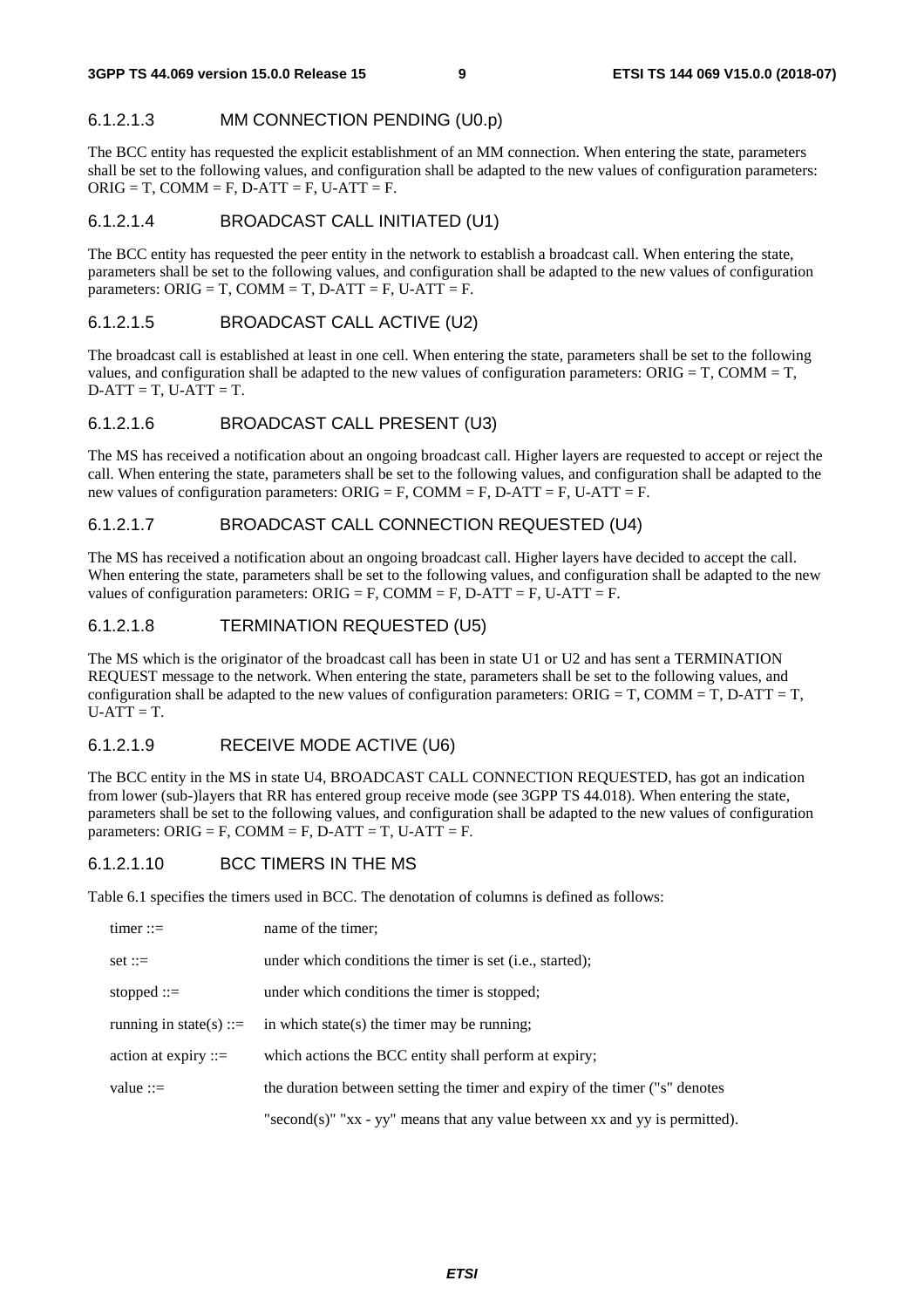| timer                   | set                                                  | stopped                        | running in   | action at  | value           |
|-------------------------|------------------------------------------------------|--------------------------------|--------------|------------|-----------------|
|                         |                                                      |                                | state(s)     | expiry     |                 |
| T <sub>no channel</sub> | in state U6 on receipt of an                         | when leaving U6 or when        | in U6.       | see        | 3 <sub>s</sub>  |
|                         | indication from lower                                | receiving in U6 an indication  | depending on | subclause  |                 |
|                         | (sub-)layers that no channel                         | from lower (sub-)layers that a | further      | 6.3.1      |                 |
|                         | is currently available                               | channel is available           | conditions   |            |                 |
| T <sub>MM-est</sub>     | when entering U0.p using the when leaving U0.p or U1 |                                | U0.p. U1     | see        | 7 <sub>s</sub>  |
|                         | set-up procedure                                     |                                |              | Isubclause |                 |
|                         | when entering U1 using the                           |                                |              | 6.2.1      |                 |
|                         | immediate set-up procedure                           |                                |              |            |                 |
| $T_{term}$              | when sending a                                       | when receiving a               | U5           | labort     | 10 <sub>s</sub> |
|                         | <b>TERMINATION REQUEST</b>                           | <b>TERMINATION or</b>          |              | broadcast  |                 |
|                         |                                                      | TERMINATION REJECT             |              | call       |                 |
| T <sub>connreq</sub>    | when entering state U4                               | when leaving state U4          | U4           | labort     | $10-30 s$       |
|                         |                                                      |                                |              | broadcast  |                 |
|                         |                                                      |                                |              | call       |                 |

**Table 6.1: Specification of timers used in BCC** 

#### 6.1.2.1.11 CONSISTENCY OF PARAMETERS AND STATES

The MS shall consider the following parameter values as inconsistent with the state or sub-state:

 $ORIG = T$  is inconsistent with states U3, U4, and U6.

 $COMM = T$  is inconsistent with states U0, U3, U4, and U6.

All other values of parameters ORIG, COMM, D-ATT, and U-ATT shall not be considered by the MS as inconsistent with a state.

#### 6.1.2.2 BROADCAST CALL CONTROL STATES AT THE NETWORK SIDE OF THE **INTERFACE**

#### 6.1.2.2.1 NULL (State N0)

No broadcast call exists for the BCC entity.

#### 6.1.2.2.2 BROADCAST CALL INITIATED (N1)

The BCC entity has received the indication that a peer entity in a MS wants to establish a broadcast call for a certain broadcast identity.

#### 6.1.2.2.3 BROADCAST CALL ACTIVE (N2)

The broadcast call is established in at least one cell; there may be a MS which has seized the uplink or not; there may be talking dispatchers or not.

#### 6.1.2.2.4 BROADCAST CALL ESTABLISHMENT PROCEEDING (N3)

The BCC entity wants to accept the broadcast call, has initiated establishment of corresponding broadcast call channels, and, if there is a calling user. has sent a CONNECT message to the calling user.

#### 6.1.2.2.5 TERMINATION REQUESTED (N4)

The BCC entity has asked lower sub-layers to terminate the broadcast call in all cells and waits for a confirmation that the broadcast call has been terminated in all cells.

### 6.2 Procedures for establishment of a broadcast call

### 6.2.1 Activation of a broadcast call by the network

The BCC entity in the network may initiate the activation of a broadcast call with a certain broadcast call reference and priority in a list of cells by asking lower layers to establish the broadcast call with that broadcast call reference and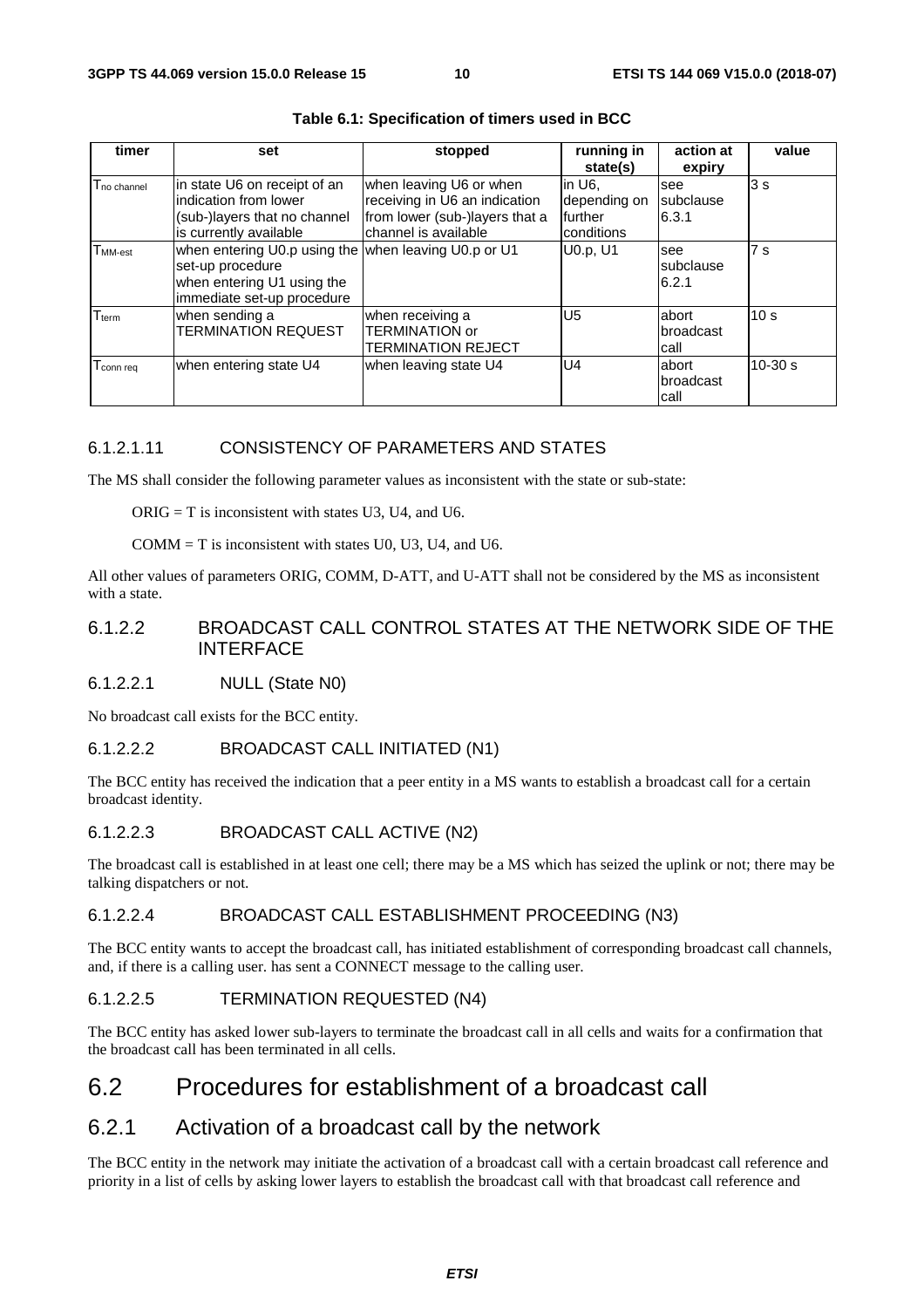priority in those cells. It then waits until it is informed by lower (sub-)layers that resource activation was sufficiently successful, and enters state N2, BC ACTIVE.

### 6.2.2 Mobile originated establishment

Higher layers in the MS may ask the BCC entity in state U0, NULL, to establish a broadcast call, either using the immediate set-up procedure or using the set-up procedure. The request contains a group-id and may contain a priority indication.

On request of higher layers to establish a broadcast call using the set-up procedure, the BCC entity of the MS builds an appropriate SETUP message and asks lower (sub-)layers to establish an MM connection explicitly (i.e. by use of a CM SERVICE REQUEST message) and to transmit the SETUP message. It then enters state U0.p, MM CONNECTION PENDING. In state U0.p, when informed by lower sub-layers that an MM connection has been established, the BCC entity in the MS shall stop timer  $T_{MM-est}$  and enter state U1, BC INITIATED.

On request of higher layers to establish a broadcast call using the immediate set-up procedure, the BCC entity of the MS builds an appropriate IMMEDIATE SETUP message and asks lower (sub-)layers to establish an MM connection implicitly (see 3GPP TS 24.008) and to transmit the IMMEDIATE SETUP message. It sets timer  $T<sub>MM-est</sub>$  and then enters state U1, BC INITIATED.

The network BCC entity in state NULL may receive a set-up message from its peer entity in the originating MS. This set-up message is either a SETUP message or an IMMEDIATE SETUP message. The network enters state N1, BC INITIATED.

In state N1, the network decides whether:

- a) the establishment is accepted; or
- b) the establishment rejected.

In case a), the BCC entity in the network considers the peer entity in the MS having sent the set-up message to be the calling user and asks lower layers to activate the appropriate resources. It then:

- 1) waits until it is informed by lower (sub-)layers that resource activation was sufficiently successful, then sends a CONNECT message to the calling user, and enters state N2, BC ACTIVE; or
- 2) sends a CONNECT message to the calling user and enters N3, BC ESTABLISHMENT PROCEEDING. In state N3, the BCC entity is informed by lower layers whenever the status of resources for the broadcast call is changed. When informed that activation of resources was sufficiently successful, the BCC entity in the network enters state N2, ACTIVE.

The CONNECT message specifies the broadcast call reference of the broadcast call and indicates that the MS is the originator of the broadcast call.

In case b), the further proceeding is as defined in subclause 6.2.2.1.

In state U0.p or U1, the BCC entity in the MS shall, on receipt of a CONNECT message, establish the conditions defined for state U2, ACTIVE and the suitable sub-state (see subclause 6.1.2.1), stop timer  $T_{\text{MM-est}}$  (if running) and enter state U2, ACTIVE. If the immediate set-up procedure has been used, the BCC entity in the MS shall inform lower sub-layers that the MM connection has been implicitly established.

#### 6.2.2.1 Termination during mobile originated establishment

At any time during the mobile originated establishment of a broadcast call, the network may decide to terminate the connection between the two peer entities in the network and MS. In this case the network sends a TERMINATION message to the MS specifying the appropriate cause; it may ask lower (sub-)layers to release associated resources. The further actions are specified in subclause 6.4.

During mobile originated establishment of a broadcast call, the MS may abort the broadcast call, see subclause 6.4.

#### 6.2.2.2 Abnormal cases

At expiry of  $T<sub>MM-est</sub>$ , or radio link failure (see 3GPP TS 44.018), the BCC entity in the MS requests lower sub-layers to abort the MM connection establishment and returns to state U0, NULL(this includes clearing of the context related to the broadcast call establishment).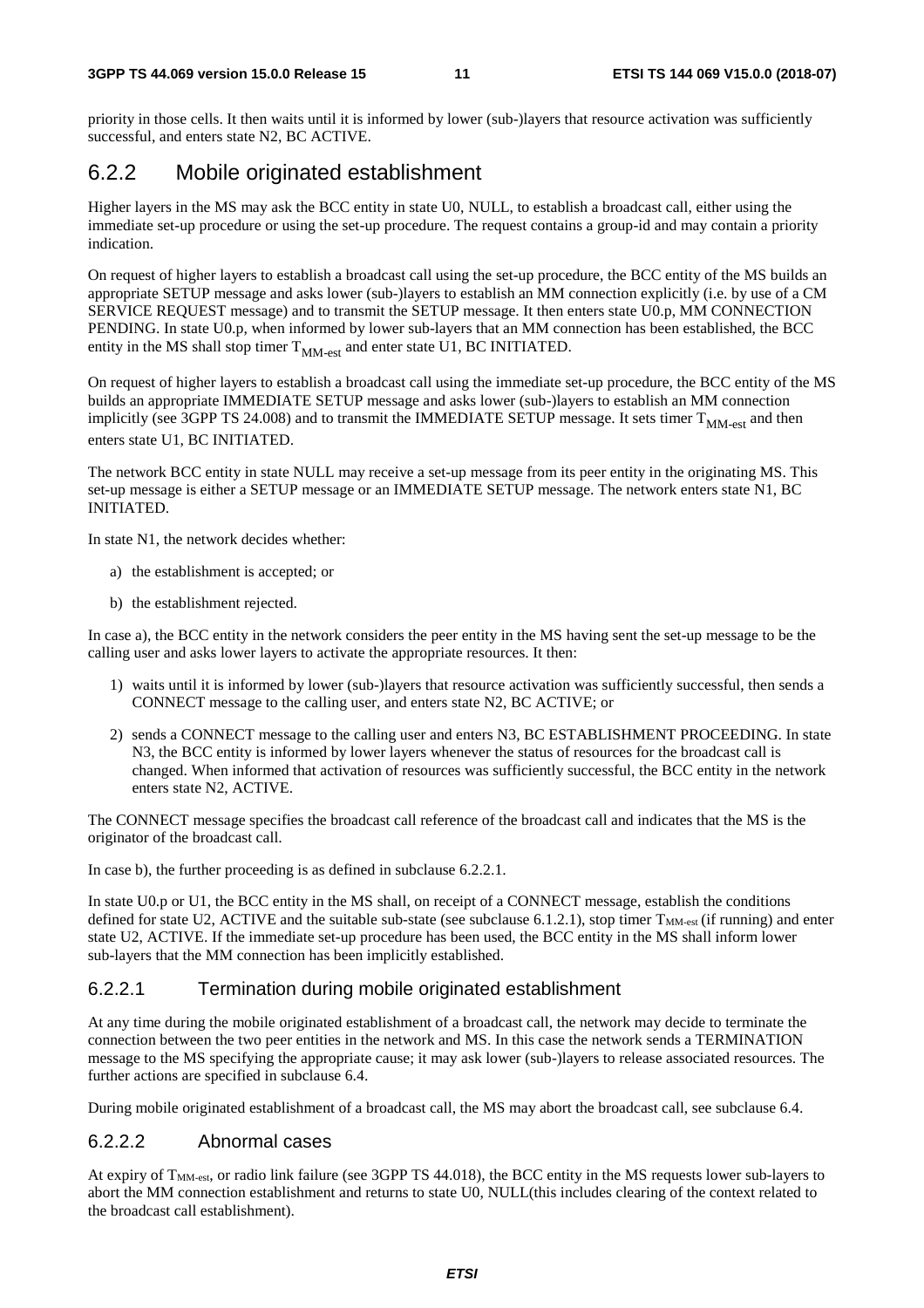On receipt of an indication of lower sub-layers that the MM connection establishment was unsuccessful, the BCC entity in the MS returns to state U0, NULL (this includes clearing of the context related to the broadcast call establishment).

### 6.2.3 Mobile terminating broadcast call establishment in the MS

The BCC entity in the MS, being in state U0, NULL, may receive an indication of lower layers that a broadcast call exists. This indication specifies the broadcast-id and a priority. It shall then inform higher layers and enter state U3, BC present. This state may be supervised by a timer at expiry of which the BCC entity clears the context and returns to state U0, NULL.

In state U3, on request of higher layers to join the broadcast call, the BCC entity in the MS stops any running timer, asks lower sub-layers to join the broadcast call, starts timer  $T_{\text{conn, req}}$ , and enters state U4, BC CONNECTION REQUESTED.

In state U4, on indication of lower sub-layers that the broadcast call has been joint (this indication specifies the mode of the RR connection), the BCC entity in the MS stops any running timer, enters state U6, RECEIVE MODE ACTIVE, establishes the appropriate configurations (see subclause 6.1) and informs higher layers (this includes information about the sub-state).

### 6.3 Procedures during the active state and receive mode active state of a broadcast call

### 6.3.1 Mobile station procedures in the active state

In the active state, the BCC entity in the MS performs, on receipt of messages from its peer entity, on request of higher layers, and on indication of lower sub-layers, actions as defined below.

On request of higher layers, the MS initiates abort or termination of the broadcast call, see subclause 6.4.

If the network initiates broadcast call abortion or termination, the MS reacts as specified in subclause 6.4.

On radio link failure, the MS aborts the broadcast call, see subclause 6.4.

### 6.3.2 Network procedures in the active state

In the active state the BCC entity in the network performs supervisory functions, maintenance functions and resource modifications which are not further specified. (This includes through-connection of the application data stream(s), which is defined in 3GPP TS 43.069).

The network may initiate abort or termination of the broadcast call, see subclause 6.4.

If the MS initiates broadcast call abortion or termination, the network reacts as specified in subclause 6.4.

The network may send a SET PARAMETER message to the MS in order to ask the MS to set parameters to certain values and to take consequential actions.

### 6.3.3 Mobile station procedures in the RECEIVE MODE ACTIVE state

In state U6, RECEIVE MODE ACTIVE, the BCC entity in the MS performs, on receipt of messages from its peer entity, on request of higher layers, and on indication of lower sub-layers, actions as defined below.

On request of higher layers, the MS initiates abort of the broadcast call, see subclause 6.4.

If the network initiates broadcast call abortion or termination, the MS reacts as specified in subclause 6.4.

Upon indication from lower layers that no channel is available, the BCC entity in the MS informs higher layers and starts timer  $T_{no \text{ channel}}$ . Then:

- if  $T_{\text{no channel}}$  expires, the BCC entity in the MS informs higher layers, asks lower sub-layers to abort resources and enters the idle state;
- upon indication from lower layers that a channel is available, the BCC entity in the MS informs higher layers and stops timer  $T_{no \text{ channel}}$ .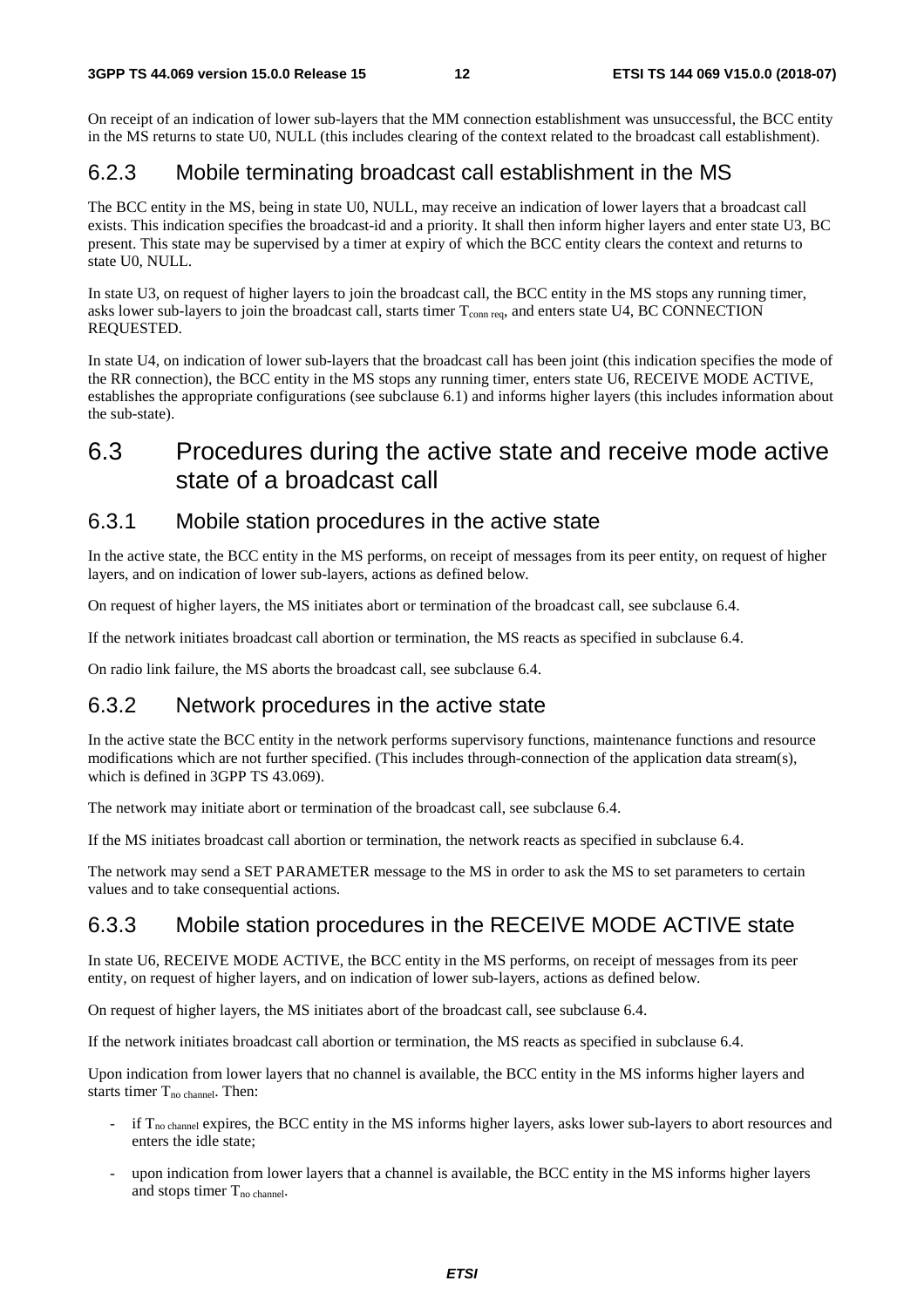### 6.4 Procedures for release, abortion, and termination of a broadcast call

### 6.4.1 Termination procedure

The MS being the originator of the broadcast call (ORIG = T) shall, on request of higher layers, initiate the termination procedure by sending a TERMINATION REQUEST message to its peer entity in the network and setting timer T<sub>term</sub>.

The network either accepts the termination by sending a TERMINATION or rejects termination by sending a TERMINATION REJECT. These messages indicate an appropriate cause.

In state U5, on receipt of a TERMINATION REJECT message, the BCC entity in the MS informs higher layers and stops  $T_{term}$ .

In state U5, on  $T_{term}$  expiry, the BCC entity in the MS informs higher layers, asks lower sub-layers to abort the broadcast call, clears the context related to the broadcast call, and returns to state U0, NULL.

In any state, on receipt of a TERMINATION message, the BCC entity in the MS informs higher layers, asks lower sub-layers to release the broadcast call, clears the context related to the broadcast call, and returns to state U0, NULL.

At any time during a broadcast call, the network may decide to terminate the connection between the two peer entities in the network and MS. In this case the network sends a TERMINATION message to the MS specifying the appropriate cause; it may ask lower (sub-)layers to release associated resources. The further actions are specified above in this subclause 6.4.

### 6.4.2 Abort and release procedures

The network may ask lower sub-layers to abort or release the broadcast call. The MS will detect abort of the broadcast call by detecting the abort of RR resources, and a broadcast call release by detecting the release of RR resources. The BCC entity in the MS shall then inform higher layers, ask lower sub-layers to abort the broadcast call, clear the context related to the broadcast call, and return to state U0, NULL.

The MS shall, on request of higher layers, initiate the release procedure by asking lower sub-layers to release the broadcast call, clearing the context related to the broadcast call, and returning to state U0, NULL.

The BCC entity in the MS shall when required by the BCC protocol, abort the broadcast call by requesting lower layers to abort the broadcast call, informing higher layers, clearing the context related to the broadcast call, and returning to state U0, NULL.

### 6.5 Miscellaneous procedures

### 6.5.1 Status procedures

#### 6.5.1.1 Get status procedure

Upon receipt of a GET STATUS message, the MS shall:

- if COMM = T, respond with a STATUS message, reporting the current call state, the current values of configuration and behaviour parameters and cause value # 30 "Response to GET STATUS";
- if COMM  $=$  F, ignore the message.

#### 6.5.1.2 Set parameter procedure

Upon receipt of a SET PARAMETER message the MS shall set the parameters to the indicated values and the configuration shall be adapted to the new values of configuration parameters, if they are consistent with the current BCC state and sub-state (see subclause 6.1.2). If they are not:

- if COMM, before the message was received, is equal to T, it shall send a STATUS message specifying error cause "message incompatible with protocol state", the state and, if applicable, sub-state, and the *state attributes* IE;
- if COMM, before the message was received, is equal to F, it shall ignore the message.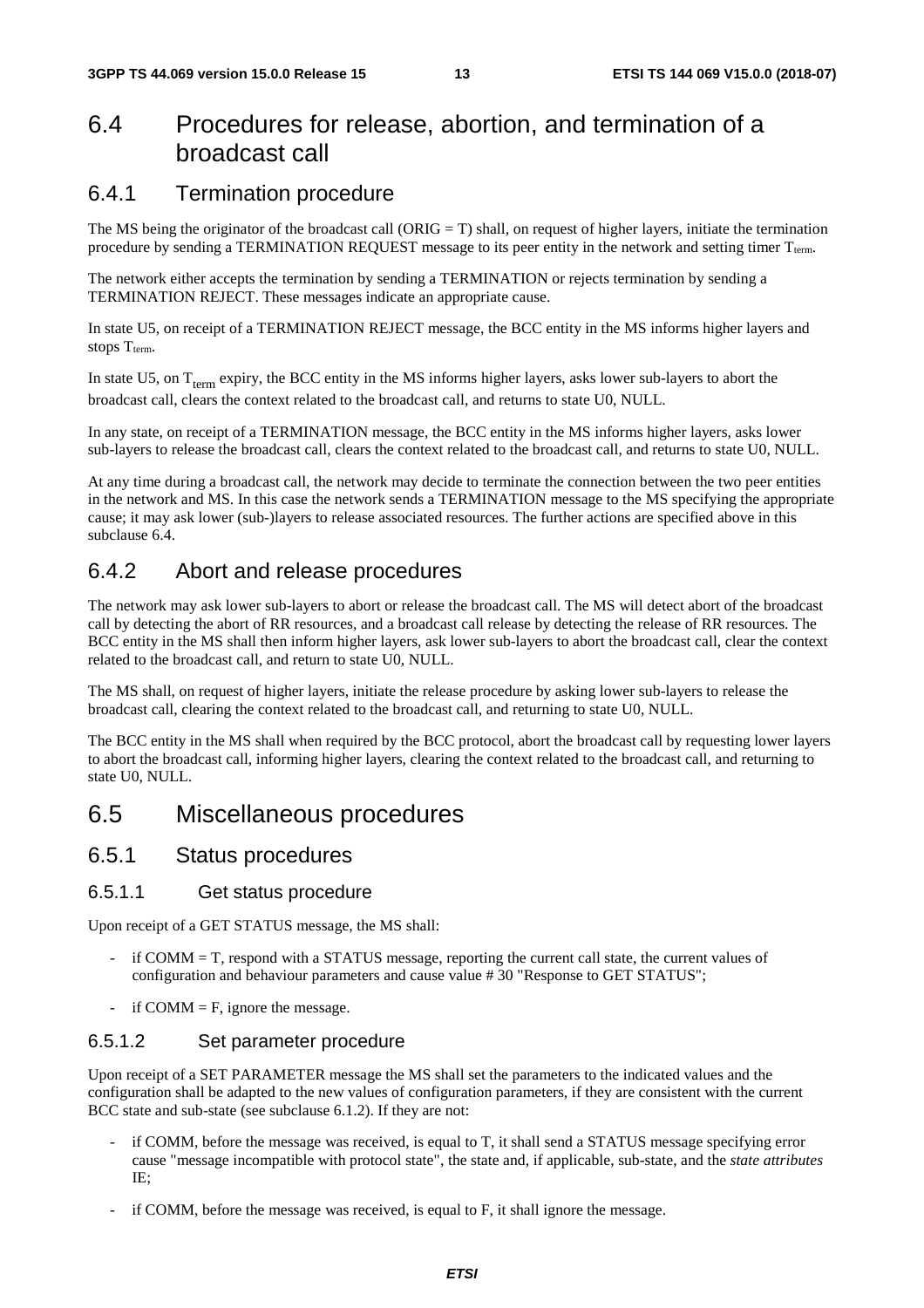## 7 Handling of unknown, unforeseen, and erroneous protocol data

### 7.1 General

This subclause specifies procedures for the handling of unknown, unforeseen, and erroneous protocol data by the receiving BCC protocol entity in the MS. These procedures are called "error handling procedures", but in addition to providing recovery mechanisms for error situations they define a compatibility mechanism for future extensions of the protocols. Error handling procedures in the network are for further study.

Subclauses 7.1 to 7.8 shall be applied in order of precedence.

Most error handling procedures are mandatory for the MS.

In this clause the following terminology is used:

- an IE is defined to be syntactically incorrect in a message if it contains at least one value defined as "reserved" in clause 9, or if its value part violates rules of clause 9. However it is not a syntactical error that a TLV encoded IE specifies in its length indicator a greater length than defined in clause 9;
- a message is defined to have semantically incorrect contents if it contains information which, possibly dependant on the state of the receiver, is in contradiction to the resources of the receiver and/or to the procedural part (i.e. clauses 6 and 7) of the present document.

### 7.2 Message too short

When a message is received that is too short to contain a complete message type information element, that message shall be ignored, cf. 3GPP TS 24.007.

### 7.3 Unknown or unforeseen transaction identifier

If COMM = T, the MS shall answer to a message received with TI value "111" by sending a STATUS message with same TI value, cause "invalid transaction identifier value", and including, if possible, as diagnostics the complete message received (this may not be possible, e.g., due to length restrictions). If COMM = F, the MS shall ignore a message received with TI value "111".

For a broadcast call control message received with TI different from "111", the following procedures shall apply.

Whenever a message is received specifying a transaction identifier which is not recognized as relating to an active transaction, if  $COMM = F$ , the MS shall ignore the message; if  $COMM = T$ , the MS shall send a STATUS message with cause #81 "invalid transaction identifier value" using the received transaction identifier value and including, if possible, as diagnostics the complete message received (this may not be possible, e.g., due to length restrictions).

### 7.4 Unknown or unforeseen message type

If the protocol entity in the MS receives a message with message type not defined for the PD or not implemented by the receiver, it shall ignore the message except for the fact that, if COMM = T, it shall return a STATUS message with cause "message type non-existent or not implemented" and including as diagnostics the message type of the message received.

NOTE: A message type not defined for the PD in the given direction is regarded by the receiver as a message type not defined for the PD, see 3GPP TS 24.007.

If the protocol entity in the MS receives a message not compatible with the protocol state, the MS shall ignore the message except for the fact that, if COMM = T, it returns a STATUS message with cause "message type not compatible with protocol state" and including as diagnostics the message type of the message received.

### 7.5 Non-semantical mandatory information element errors

When on receipt of a message: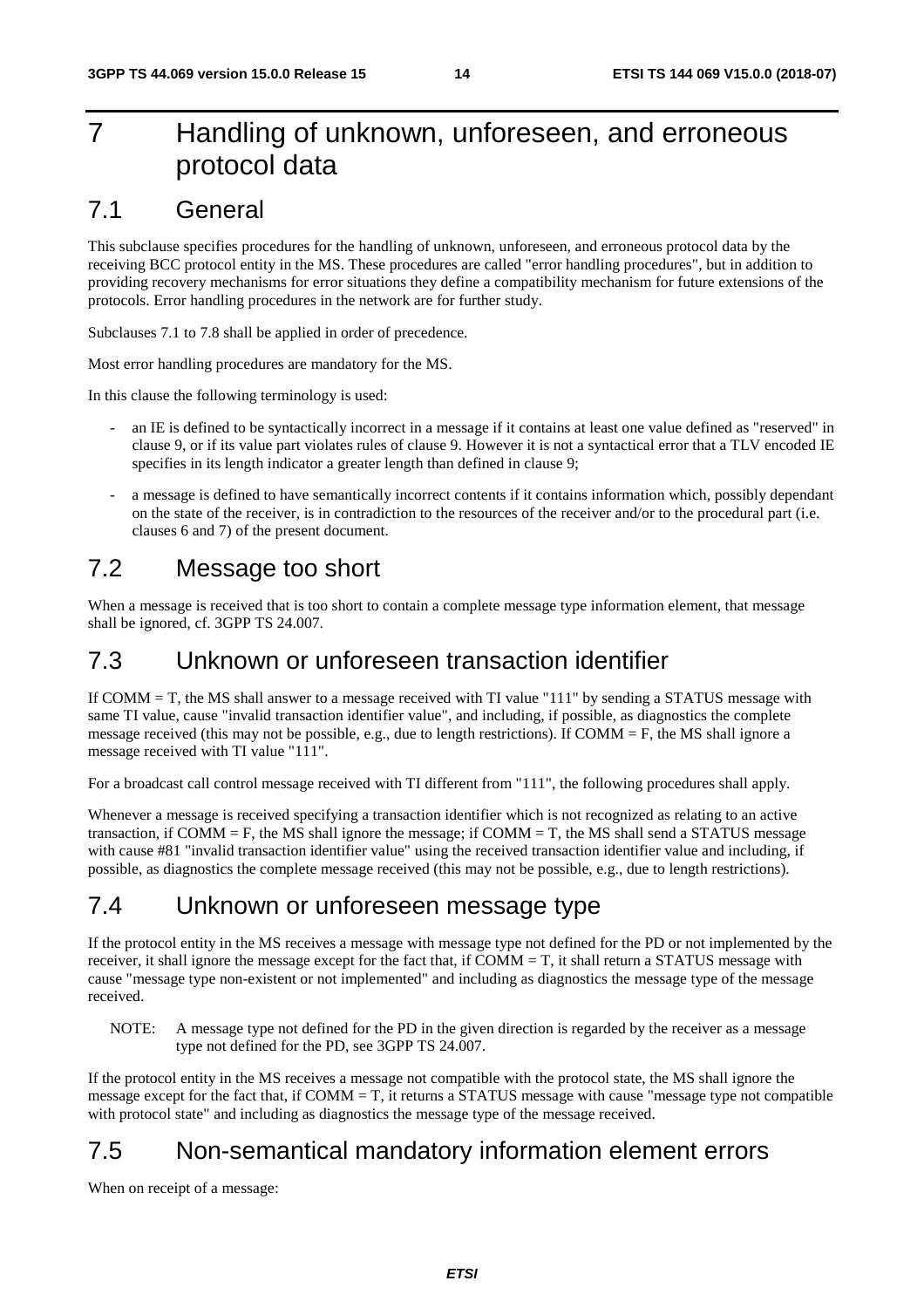- an "imperative message part" error; or
- a "missing mandatory IE" error,

is diagnosed or when a message containing

- a syntactically incorrect mandatory IE; or
- an IE unknown in the message, but encoded as "comprehension required" (see 3GPP TS 24.008, subclause 10.5); or
- an out of sequence IE encoded as "comprehension required" (see 3GPP TS 24.008, subclause 10.5),

is received,

the MS shall, if  $COMM = F$ , ignore the message. Otherwise it shall proceed as follows:

 The MS shall ignore the message except for the fact that it shall return a STATUS message with cause "invalid mandatory information" and including, if possible, as diagnostics the complete message received (this may not be possible, e.g., due to length restrictions).

### 7.6 Unknown and unforeseen information elements in the non-imperative message part

### 7.6.1 Information elements unknown in the message

The protocol entity in the MS shall ignore all information elements unknown in a message which are not encoded as "comprehension required".

### 7.6.2 Out of sequence information elements

The MS shall ignore all out of sequence Information elements in a message which are not encoded as "comprehension required".

### 7.6.3 Repeated Information elements

If an information element with format T, TV, or TLV is repeated in a message in which repetition of the information element is not specified in clause 8, only the contents of the information element appearing first shall be handled and all subsequent repetitions of the information element shall be ignored. When repetition of information elements is specified, only the contents of specified repeated information elements shall be handled. If the limit on repetition of information elements is exceeded, the contents of information elements appearing first up to the limit of repetitions shall be handled and all subsequent repetitions of the information element shall be ignored.

### 7.7 Non-imperative message part errors

This category includes:

- syntactically incorrect optional Information elements;
- conditional IE errors.

### 7.7.1 Syntactically incorrect optional Information elements

The protocol entity shall treat all optional Information elements that are syntactically incorrect in a message as not present in the message.

### 7.8 Messages with semantically incorrect contents

When a message with semantically incorrect contents is received, the foreseen reactions of the procedural part (i.e. of clauses 5 and 6) of the present document are performed. If however no such reactions are specified, the MS shall ignore the message except for the fact that, if COMM = T, it returns a STATUS message with cause value "semantically incorrect message" and including, if possible, as diagnostics the complete message received (this may not be possible, e.g.: due to length restrictions).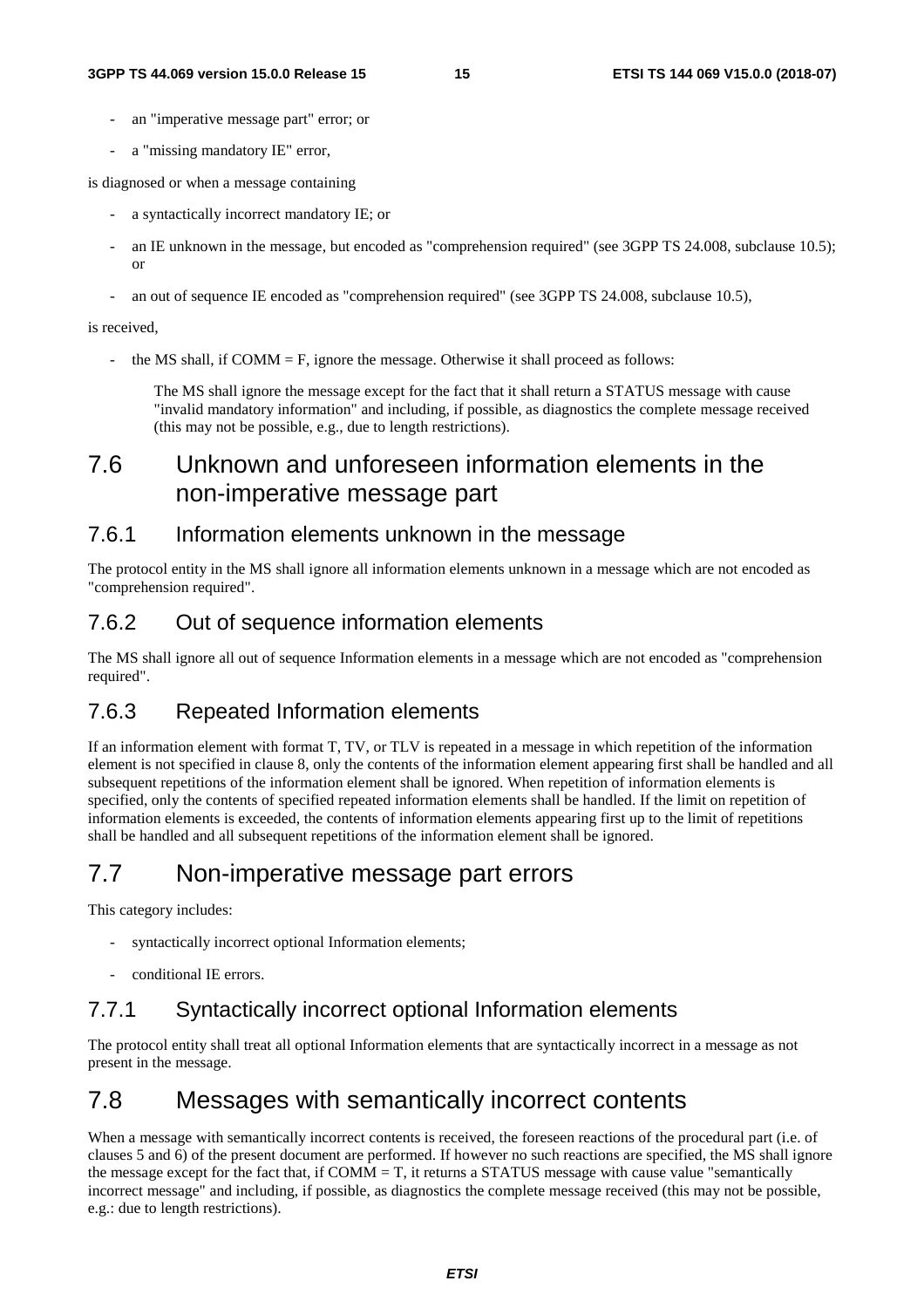## 8 Message functional definitions and contents

This clause defines the structure of the messages of those layer 3 protocols defined in the present document, that is the BCC protocol.

All messages are standard L3 messages as defined in 3GPP TS 24.007.

Each definition given in the present clause includes:

- a brief description of the message direction and use;
- a definition in which direction the message is defined;
- a table listing the information elements permitted to be in that message and their order of their appearance in the message. All information elements that may be repeated are explicitly indicated. Neither the network nor the MS is allowed to include information elements in a message which are not specified for the message or to include the information elements in the message in an order different from the specified order. (V and LV formatted IEs, which compose the imperative part of the message, occur before T, TV, and TLV formatted IEs which compose the non-imperative part of the message, cf. 3GPP TS 24.007.) In a (maximal) sequence of consecutive information elements with half octet length, the first information element with half octet length occupies bits 1 to 4 of octet N, the second bits 5 to 8 of octet N, the third bits 1 to 4 of octet N+1 etc. Such a sequence always has an even number of elements.

For each information element the table indicates:

- 1) if the IE has format T, TV, or TLV, the IEI used by the IE at the indicated position in the message, in hexadecimal notation. If the IEI has half octet length, this is specified by a notation representing the IEI as a hexadecimal digit followed by a "-" (example: B-);
- 2) the name of the information element (which may give an idea of the semantics of the element). The name of the information element (usually written in italics) followed by "IE" or "information element" is used in 3GPP TS 24.008 as reference to the information element within a message;
- 3) the name of the type of the information element (which indicates the coding of the value part of the IE), and generally, the referenced subclause of clause 9 describing the value part of the information element;
- 4) the presence requirement indication (M or O) for the IE as defined in 3GPP TS 24.007 (Presence requirement indication C is not used in the present document.);
- 5) the format of the information element (T, V, TV, LV, TLV) as defined in 3GPP TS 24.007;
- 6) the length of the information element (or permissible range of lengths), in octets, in the message. This indication is normative. However, further restrictions to the length of an IE may be specified elsewhere.
- c) subclauses specifying, where appropriate:
	- the meaning of and
	- conditions for

 absence, repeated occurrence, and/or presence for IEs with presence requirement O in the relevant message which together with other conditions specified in the present document define when the information elements shall be included or not, what presence, repeated occurrence, and absence of such IEs means.

#### **TABLE 8.1**

### 8.1 CONNECT

This message is sent by the network to the calling MS in order to indicate establishment of the requested broadcast call.

See table 8.1.

Message type: CONNECT

Significance: dual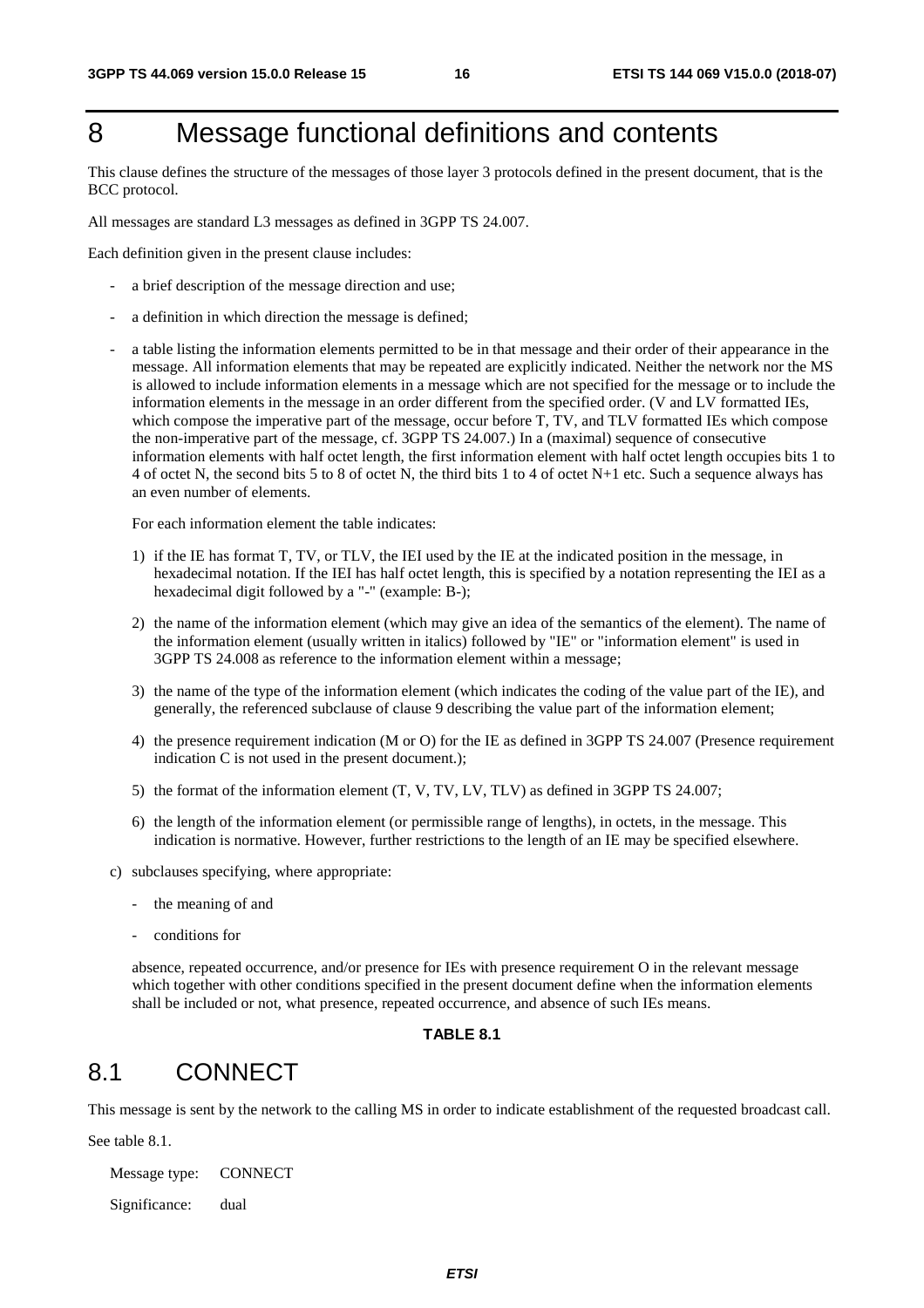Direction: network to MS

#### **Table 8.1: CONNECT message content**

| IEI | Information element                                     | <b>Type/Reference</b>          | <b>Presence</b> | Format | Length |
|-----|---------------------------------------------------------|--------------------------------|-----------------|--------|--------|
|     | <b>Broadcast Call control</b><br>protocol discriminator | Protocol discriminator<br>9.1  | М               |        | 1/2    |
|     | <b>Transaction identifier</b>                           | Transaction identifier<br>9.2  | M               |        | 1/2    |
|     | Connect<br>message type                                 | Message type<br>9.3            | M               |        |        |
|     | Broadcast call reference                                | Call reference<br>9.4.1        | M               |        | 4      |
|     | Originator indication                                   | Originator indication<br>9.4.4 | M               |        | 1/2    |
|     | Spare half octet                                        | Spare half octet<br>9.4.5      | М               |        | 1/2    |

### 8.2 GET STATUS

This message is sent by the network at any time to solicit a STATUS message from the MS in acknowledged or unacknowledged mode.

See table 8.2.

Message type: GET STATUS

Significance: local

Direction: network to MS

| IEI | Information element     | <b>Type/Reference</b>                       | <b>Presence</b> | Format     | Length   |
|-----|-------------------------|---------------------------------------------|-----------------|------------|----------|
|     | protocol discriminator  | protocol discriminator<br>l9.1              | м               |            | 1/2      |
|     | Itransaction identifier | Itransaction identifier<br>9.2              | M               |            | 1/2      |
|     | message type            | message type<br>9.3                         | м               |            |          |
|     | mobile identity         | mobile identity<br>3GPP TS 24.008, 10.5.1.4 |                 | <b>TLV</b> | $3 - 10$ |

### 8.2.1 mobile identity

This IE is included if the network wishes so. If the message is received by the MS in acknowledged mode, it shall be ignored by the MS. If received in unacknowledged mode, it specifies the destination MS, see clause 5.

### 8.3 IMMEDIATE SETUP

This message is sent by the MS to the network in order to set-up a broadcast call immediately, i.e. without previous establishment of an MM connection. See table 8.3.

Message type: IMMEDIATE SETUP

Significance: dual

Direction: MS to network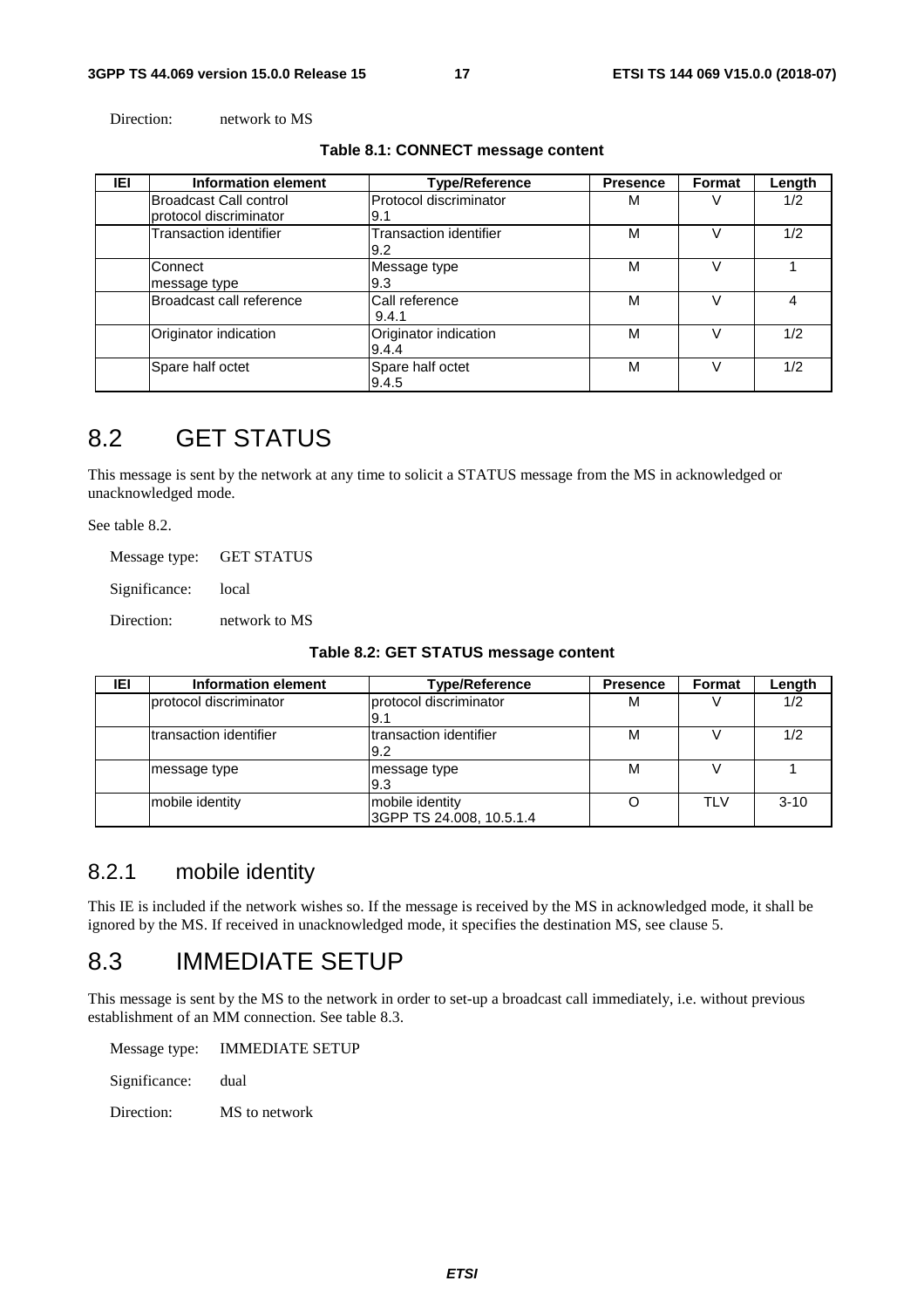| IEI | <b>Information element</b>       | Type/Reference                                               | <b>Presence</b> | <b>Format</b> | Length  |
|-----|----------------------------------|--------------------------------------------------------------|-----------------|---------------|---------|
|     | protocol discriminator           | protocol discriminator<br>9.1                                | м               |               | 1/2     |
|     | transaction identifier           | transaction identifier<br>9.2                                | M               | $\vee$        | 1/2     |
|     | message type                     | message type<br>9.3                                          | M               | $\vee$        |         |
|     | Spare half octet                 | Spare half octet<br>9.4.5                                    | M               | v             | 1/2     |
|     | Ciphering key sequence<br>number | Ciphering key sequence<br>number<br>3GPP TS 24.008, 10.5.1.2 | м               | $\vee$        | 1/2     |
|     | Mobile station<br>classmark      | Mobile station<br>classmark 2<br>3GPP TS 24.008, 10.5.1.6    | м               | LV            | 4       |
|     | Mobile identity                  | Mobile identity<br>3GPP TS 24.008, 10.5.1.4                  | м               | LV            | $2 - 9$ |
|     | <b>Broadcast identity</b>        | Call reference                                               | M               | $\vee$        | 4       |

#### **Table 8.3: IMMEDIATE SETUP message content**

### 8.3.1 Mobile identity

This IE shall specify the TMSI, if available, and the IMSI else.

### 8.3a IMMEDIATE SETUP 2

This message is sent by the MS to the network in order to set-up a group call immediately, i.e. without previous establishment of an MM connection, and to include compressed originator-to dispatcher information. The message shall only be used if the MS has a valid TMSI. See table 8.3a.

Message type: IMMEDIATE SETUP 2;

Significance: dual

Direction: MS to network.

#### **Table 8.3a: IMMEDIATE SETUP 2 message content**

| IEI | <b>Information element</b>    | <b>Type/Reference</b>                                     | <b>Presence</b> | Format | Length         |
|-----|-------------------------------|-----------------------------------------------------------|-----------------|--------|----------------|
|     | Protocol discriminator        | Protocol discriminator<br>9.1                             | м               | V      | 1/2            |
|     | Transaction identifier        | Transaction identifier<br>9.2                             | м               | $\vee$ | 1/2            |
|     | Message type                  | Message type<br>9.3                                       | М               | $\vee$ |                |
|     | Spare half octet              | Spare half octet<br>9.4.6                                 | М               | v      | $\frac{1}{2}$  |
|     | Ciphering key sequence number | Ciphering key sequence number<br>3GPP TS 24.008, 10.5.1.2 | м               | V      | $\frac{1}{2}$  |
|     | Mobile station classmark      | Mobile station classmark 2<br>3GPP TS 24.008, 10.5.1.6    | M               | LV     | $\overline{4}$ |
|     | TMSI                          | TMSI/P-TMSI<br>3GPP TS 44.018, 10.5.2.42                  | M               | $\vee$ | 4              |
|     | Group identity                | Call reference<br>9.4.1                                   | M               | $\vee$ | $\overline{4}$ |
|     | Compressed otdi               | Compressed otdi<br>9.4.7                                  | M               | V      | 5              |

### 8.3a.1 TMSI

The *TMSI* information element indicates the Temporary Mobile Subscriber Identity of the MS.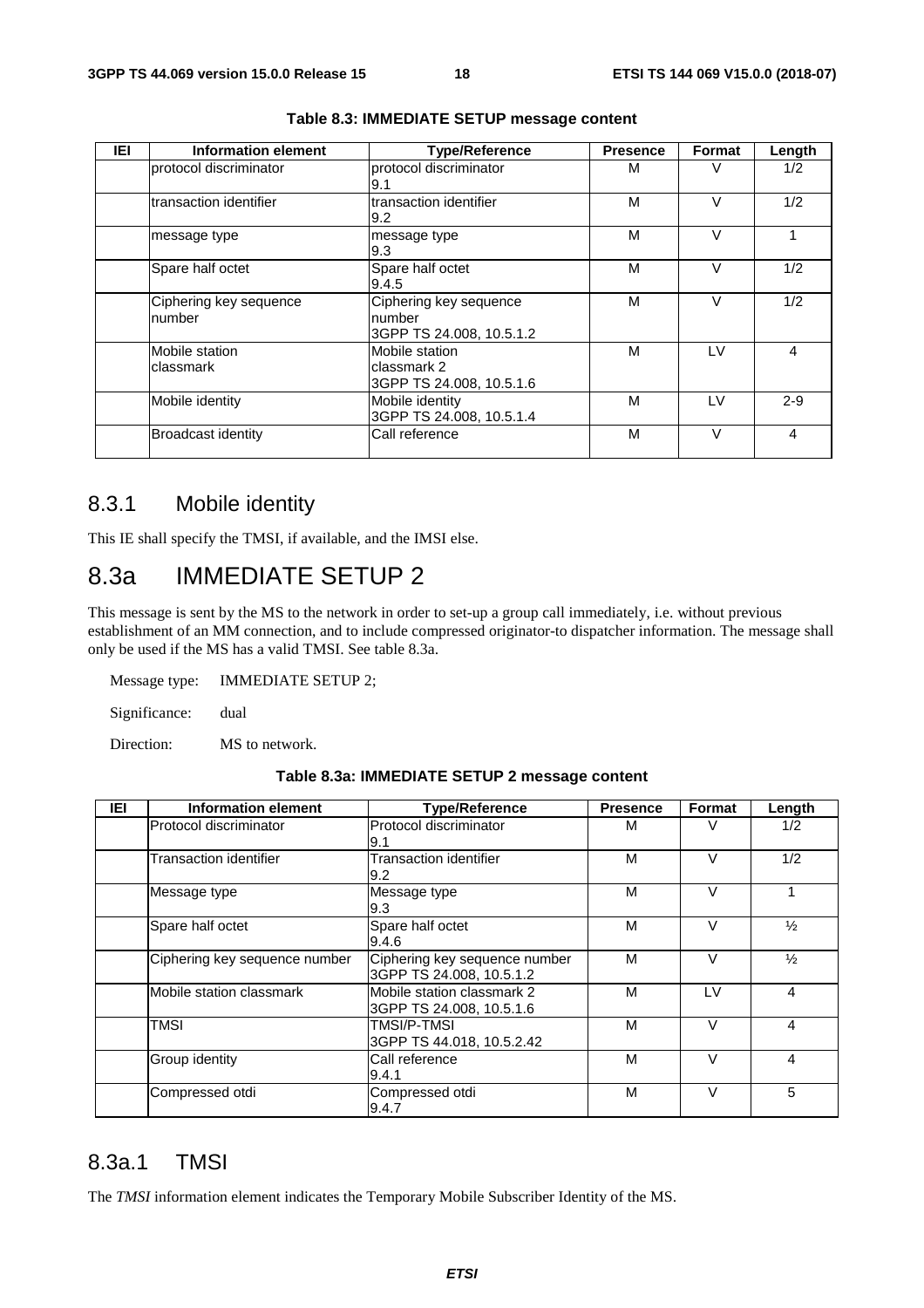### 8.3a.2 Compressed otdi

This information element contains compressed originator-to-dispatcher information.

### 8.4 SET PARAMETER

This message is sent by the network at any time to ask the MS for setting of parameters and consequential actions.

See table 8.4.

Message type: SET PARAMETER

Significance: local

Direction: network to MS

| IEI | Information element    | <b>Type/Reference</b>          | <b>Presence</b> | <b>Format</b> | Length |
|-----|------------------------|--------------------------------|-----------------|---------------|--------|
|     | protocol discriminator | protocol discriminator<br> 9.1 | м               |               | 1/2    |
|     | transaction identifier | Itransaction identifier<br>9.2 | М               |               | 1/2    |
|     | message type           | message type<br>9.3            | М               |               |        |
|     | state attributes       | state attributes<br>9.4.6      | М               |               | 1/2    |
|     | spare half octet       | spare half octet<br>9.4.6      | M               |               | 1/2    |

### 8.5 SETUP

This message is sent by the MS to the network in order to set-up a broadcast call after establishment of an MM connection.

See table 8.5.

Message type: SETUP

Significance: dual

Direction: MS to network

|  |  |  | Table 8.5: SETUP message content |  |
|--|--|--|----------------------------------|--|
|--|--|--|----------------------------------|--|

| IEI       | Information element                     | <b>Type/Reference</b>                             | <b>Presence</b> | Format     | Length   |
|-----------|-----------------------------------------|---------------------------------------------------|-----------------|------------|----------|
|           | protocol discriminator                  | protocol discriminator<br>9.1                     | M               |            | 1/2      |
|           | transaction identifier                  | Itransaction identifier<br>9.2                    | M               |            | 1/2      |
|           | message type                            | message type<br>9.3                               | M               |            |          |
|           | Broadcast identity                      | Call reference<br>9.4.1                           | M               |            | 4        |
| <b>7E</b> | Originator-to-dispatcher<br>information | User-user<br>3GPP TS 24,008<br>subclause10.5.4.25 | Ω               | <b>TLV</b> | $3 - 35$ |

### 8.5.1 Originator-to-dispatcher information

The *Originator-to-dispatcher* IE specifies originator-to-dispatcher information. The coding of the IE is equal to the coding of User-user information defined in 3GPP TS 24.008 subclause 10.5.4.25.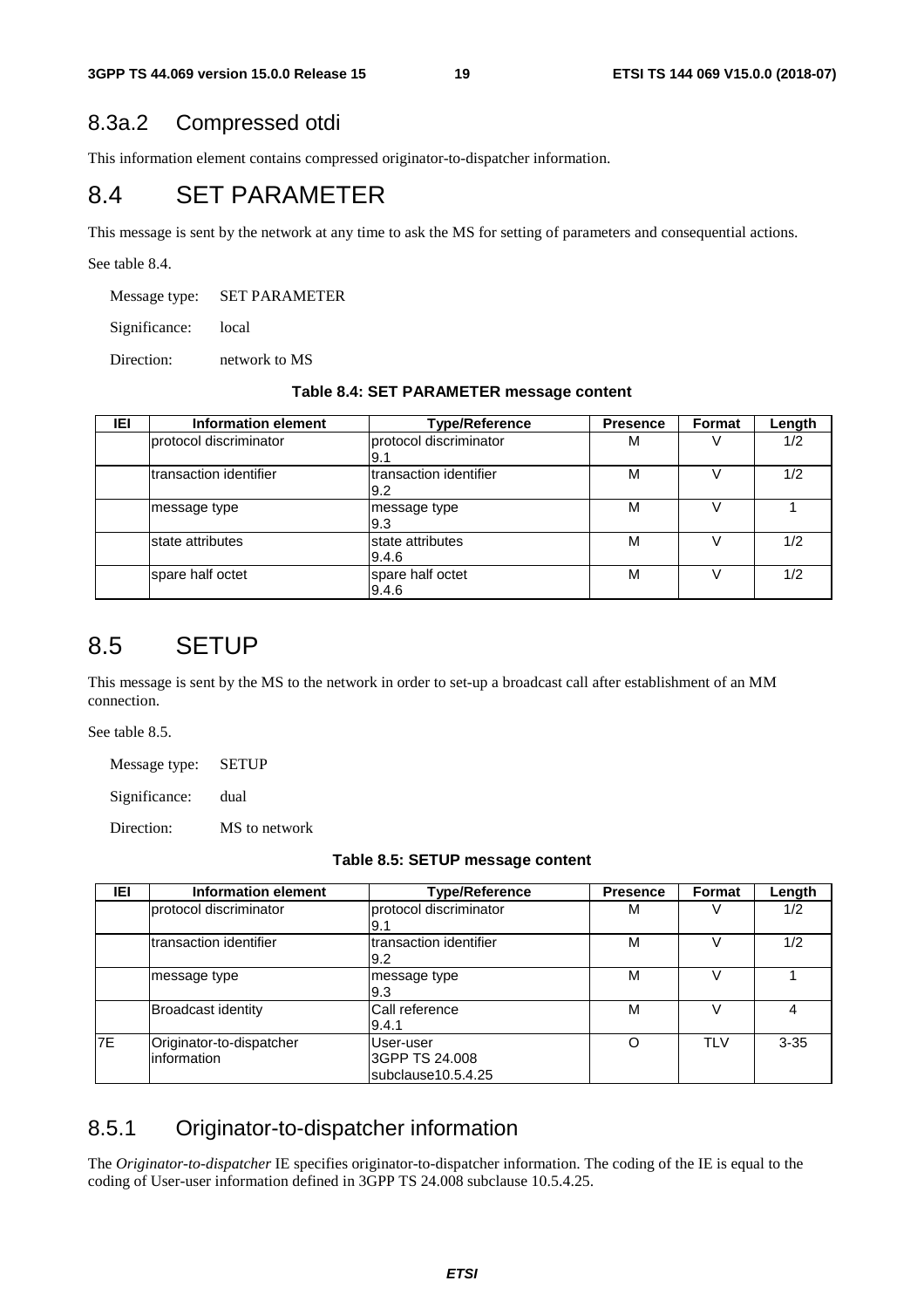### 8.6 STATUS

This message is sent by the MS to the network at any time during a call to report certain error conditions listed in subclause 8. It shall also be sent in response to a GET STATUS message.

See table 8.6.

Message type: STATUS Significance: local Direction: MS to network

#### **Table 8.6: STATUS message content**

| IEI | Information element    | <b>Type/Reference</b>          | <b>Presence</b> | Format    | Length    |
|-----|------------------------|--------------------------------|-----------------|-----------|-----------|
|     | protocol discriminator | protocol discriminator<br>I9.1 | M               |           | 1/2       |
|     | transaction identifier | Itransaction identifier<br>9.2 | M               |           | 1/2       |
|     | message type           | message type<br>9.3            | M               |           |           |
|     | cause                  | cause<br>9.4.3                 | M               | 1 V       | $2 - 248$ |
| A-  | call state             | call state<br>9.4.2            | Ω               | TV        |           |
| B-  | state attributes       | state attributes<br>9.4.6      | Ω               | <b>TV</b> |           |

### 8.6.1 Call state

This IE may always be included in the message. In certain cases identified in the present document, the IE shall be included in the message, e.g., when used in the get status procedure.

### 8.6.2 State attributes

This IE may always be included in the message. In certain cases identified in the present document, the IE shall be included in the message, e.g., when used in the get status procedure.

### 8.7 TERMINATION

This message is sent by the network to the MS in order to terminate the connection between the two peer entities in the network and MS and/or to indicate that the broadcast call has been or will be terminated, e.g. as a response to a termination request.

See table 8.7.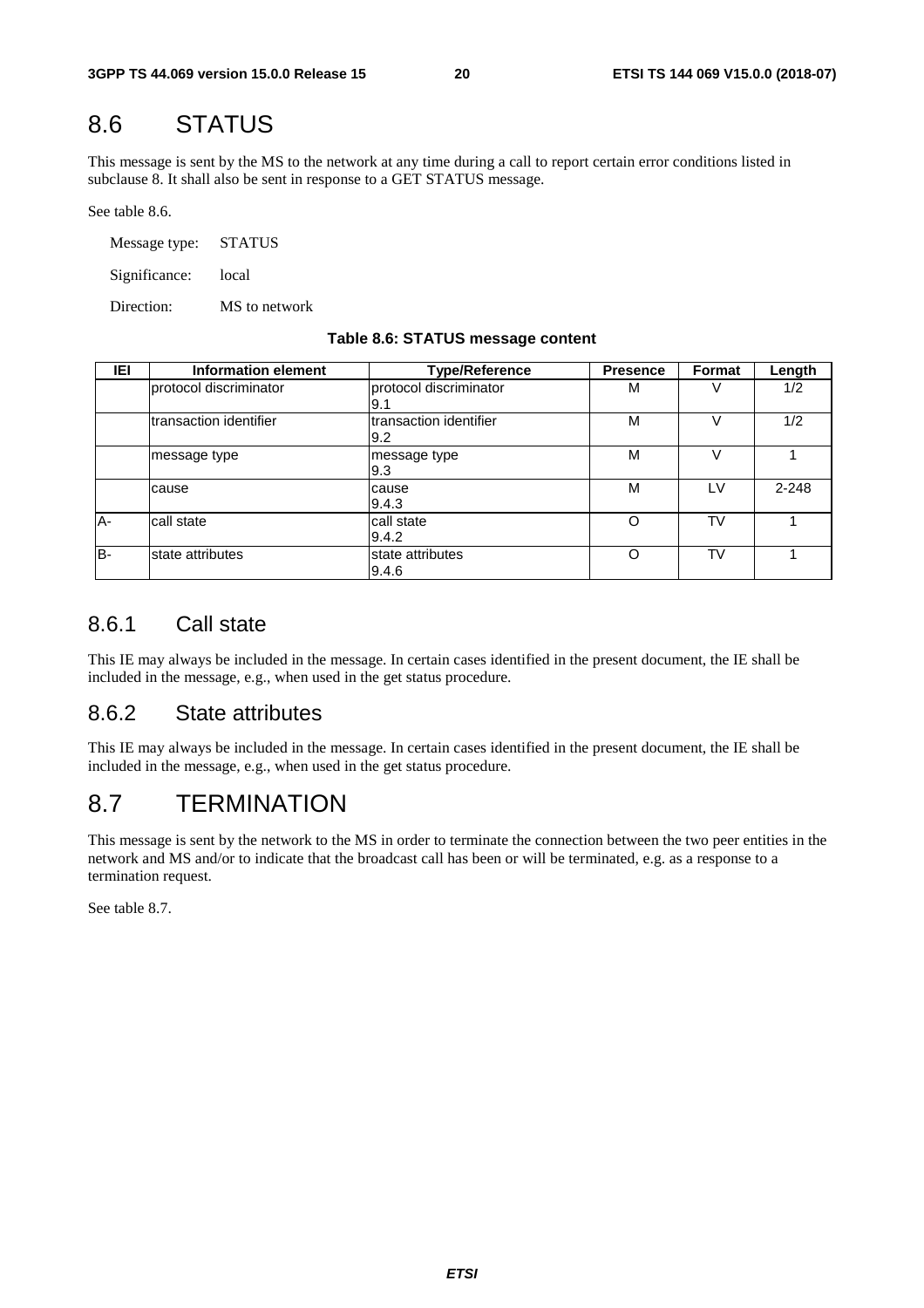Message type: TERMINATION

Significance: dual

Direction: network to MS

|  | Table 8.7: TERMINATION message content |  |  |
|--|----------------------------------------|--|--|
|--|----------------------------------------|--|--|

| IEI | Information element     | <b>Type/Reference</b>          |   |     |           |
|-----|-------------------------|--------------------------------|---|-----|-----------|
|     | Iprotocol discriminator | protocol discriminator<br>I9.1 | M |     | 1/2       |
|     | Itransaction identifier | Itransaction identifier<br>9.2 | м |     | 1/2       |
|     | message type            | message type<br>9.3            | M |     |           |
|     | cause                   | cause<br>9.4.3                 | M | I V | $2 - 248$ |

### 8.8 TERMINATION REJECT

This message is sent by the network to the MS in order to reject a termination request.

See table 8.8.

Message type: TERMINATION REJECT

Significance: dual

Direction: network to MS

#### **Table 8.8: TERMINATION REJECT message content**

| IEI | Information element            | <b>Type/Reference</b>          |   |  |         |
|-----|--------------------------------|--------------------------------|---|--|---------|
|     | protocol discriminator         | protocol discriminator<br>l9.1 | м |  | 1/2     |
|     | <b>Itransaction identifier</b> | Itransaction identifier<br>9.2 | м |  | 1/2     |
|     | message type                   | message type<br>9.3            | M |  |         |
|     | <b>Reject cause</b>            | Cause<br>9.4.3                 | M |  | $2-248$ |

### 8.9 TERMINATION REQUEST

This message is sent by the MS to the network in order to request termination of a broadcast call which it had originated.

See table 8.9.

Message type: TERMINATION REQUEST

Significance: dual

Direction: MS to network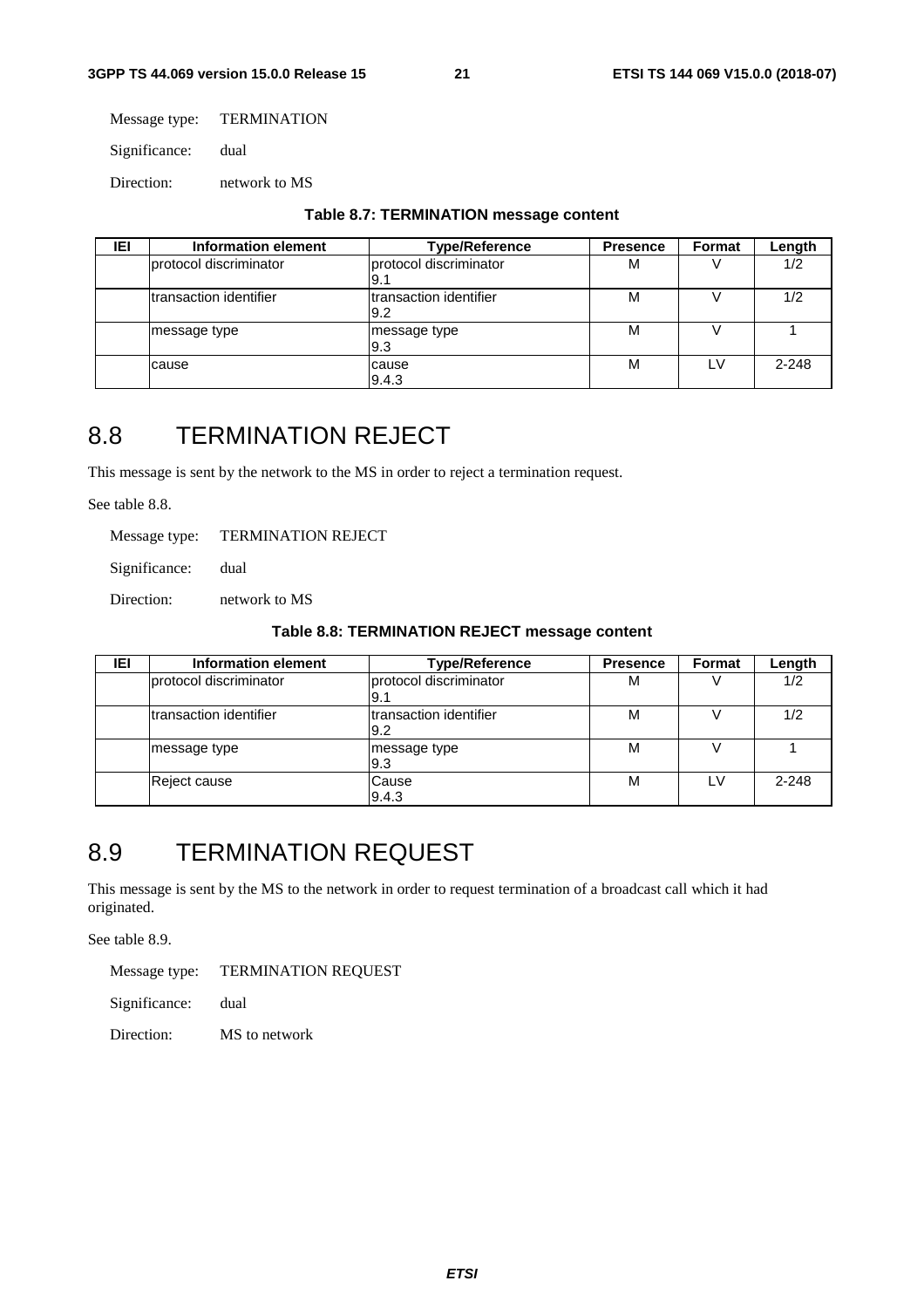| IEI | Information element      | <b>Type/Reference</b>          |   |  |     |
|-----|--------------------------|--------------------------------|---|--|-----|
|     | Iprotocol discriminator  | protocol discriminator<br>l9.1 | м |  | 1/2 |
|     | Itransaction identifier  | Itransaction identifier<br>9.2 | M |  | 1/2 |
|     | message type             | message type<br>9.3            | M |  |     |
|     | Broadcast call reference | Call reference<br>9.4.1        | M |  |     |

**Table 8.9: TERMINATION REQUEST message content** 

## 9 Contents of information elements value parts

The figures and text in this clause describe the contents of Information Elements (IE) value parts. The structure of an IE as composed of Information Element Identifier (IEI), length, and value part is defined in 3GPP TS 24.007.

### 9.1 Protocol Discriminator

The Protocol Discriminator (PD) and its use are defined in 3GPP TS 24.007.

### 9.2 Transaction identifier

Bits 5 to 8 of the first octet of every message belonging to the BCC protocol contain the transaction identifier (TI). The transaction identifier and its use are defined in 3GPP TS 24.007.

### 9.3 Message Type

The message type IE and its use are defined in 3GPP TS 24.007. Table 9.1 define the value part of the message type IE used in the BCC protocol.

| 8 |   | 6 | 5 | 4        | 3 | $\overline{2}$ | 1 |                            |
|---|---|---|---|----------|---|----------------|---|----------------------------|
|   | x |   |   |          |   |                |   | <b>IMMEDIATE SETUP</b>     |
|   | x |   |   | $\Omega$ | 0 |                | 0 | SETUP                      |
| 0 | X | 1 |   | Ω        | 0 |                |   | CONNECT                    |
| 0 | x | 1 | 1 | Ω        | 1 | O              | O | <b>TERMINATION</b>         |
| 0 | x | 1 | 1 | O        | 1 | O              | 1 | <b>TERMINATION REQUEST</b> |
| 0 | x | 1 | 1 | O        | 1 | 1              | O | <b>TERMINATION REJECT</b>  |
| 0 | X |   |   | 1        | O | O              | U | STATUS                     |
|   | x | 1 |   | 1        | O | O              | 1 | <b>GET STATUS</b>          |
| 0 | x | 1 |   | 1        | ŋ |                | O | <b>SET PARAMETER</b>       |
|   | X | 1 |   |          |   |                |   | <b>IMMEDIATE SETUP 2</b>   |

**Table 9.1: Message types for BCC** 

Bit 8 is reserved for possible future use as an extension bit, see 3GPP TS 24.007.

Bit 7 is reserved for the send sequence number in BCC messages sent from the MS. In BCC messages sent from the network an, bit 7 is coded with a "0". See 3GPP TS 24.007.

### 9.4 Other information elements

For coding of other IEs, the rules defined in 3GPP TS 24.007 annex B apply.

### 9.4.1 Call Reference

The *Call Reference* information element identifies the broadcast call reference or broadcast Id of a broadcast call. It is coded as shown below. It is a type 3 information element.

```
<call reference> ::= reference { 0 spare_4 | { 1 priority spare_1 } }
```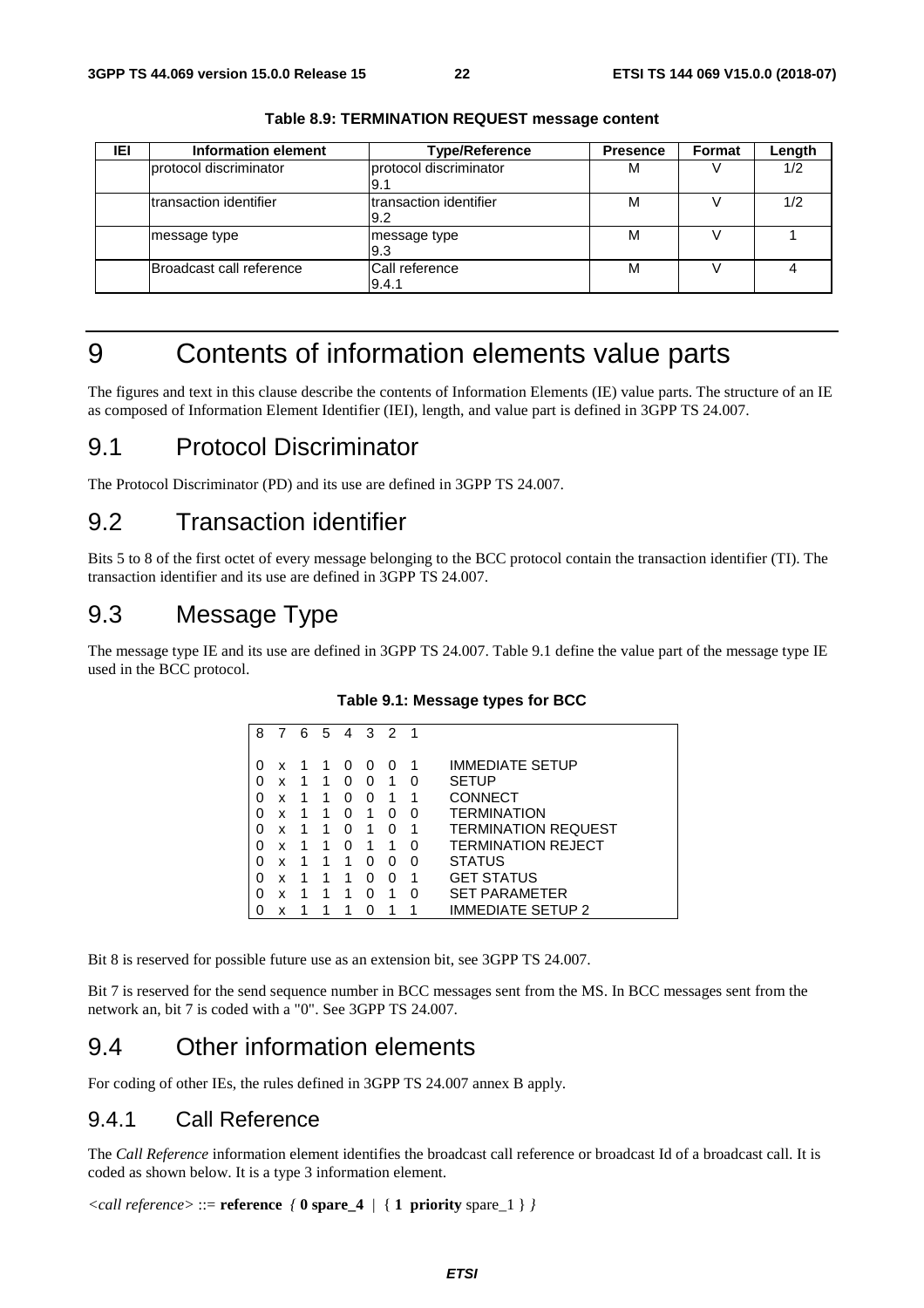#### **Attributes**

The information element defines a reference which, depending on the situation, is to be interpreted as a broadcast call reference or as a broadcast id. If the **priority** field is present in *<call reference>*, the information element also specifies a priority.

If the *Call Reference* IE is included in the SETUP message and if the **priority** field is present in *<call reference>*, then the MS shall set the priority value to be the same as the priority value in the CM\_SERVICE\_REQUEST message.

#### **Field contents**

The field of the *call reference* information element are coded as shown in table 9.2.

| <b>reference</b> (27 bits)           |                                                                                                  |                |              |                                                                                                |  |  |  |  |
|--------------------------------------|--------------------------------------------------------------------------------------------------|----------------|--------------|------------------------------------------------------------------------------------------------|--|--|--|--|
|                                      |                                                                                                  |                |              | This field contains the 27 bit binary encoding (with leading zeroes) of the number the decimal |  |  |  |  |
|                                      | encoding of which (with leading zeroes) is the broadcast call reference or the broadcast id (see |                |              |                                                                                                |  |  |  |  |
|                                      | 3GPP TS 23.003).                                                                                 |                |              |                                                                                                |  |  |  |  |
|                                      |                                                                                                  |                |              |                                                                                                |  |  |  |  |
| <b>priority</b> (3 bits)             |                                                                                                  |                |              |                                                                                                |  |  |  |  |
|                                      | 3                                                                                                | 2              |              |                                                                                                |  |  |  |  |
|                                      | $\Omega$                                                                                         | $\mathbf 0$    | 0            | reserved                                                                                       |  |  |  |  |
|                                      |                                                                                                  |                |              |                                                                                                |  |  |  |  |
|                                      | 0                                                                                                | $\mathbf 0$    | $\mathbf{1}$ | call priority level 4                                                                          |  |  |  |  |
|                                      | 0                                                                                                | $\mathbf{1}$   | $\mathbf 0$  | call priority level 3                                                                          |  |  |  |  |
|                                      | 0                                                                                                | $\mathbf{1}$   | $\mathbf{1}$ | call priority level 2                                                                          |  |  |  |  |
|                                      |                                                                                                  | 0              | 0            | call priority level 1                                                                          |  |  |  |  |
|                                      |                                                                                                  | 0              | $\mathbf{1}$ | call priority level 0                                                                          |  |  |  |  |
|                                      |                                                                                                  | $\overline{1}$ | 0            | call priority level B                                                                          |  |  |  |  |
|                                      |                                                                                                  |                |              | call priority level A                                                                          |  |  |  |  |
| <b>spare</b> $\overline{4}$ (4 bits) |                                                                                                  |                |              |                                                                                                |  |  |  |  |
|                                      |                                                                                                  |                |              | This field shall be ignored                                                                    |  |  |  |  |
| <b>spare_1</b> (1 bit)               |                                                                                                  |                |              |                                                                                                |  |  |  |  |
|                                      |                                                                                                  |                |              | This field shall be ignored                                                                    |  |  |  |  |
|                                      |                                                                                                  |                |              |                                                                                                |  |  |  |  |

#### **Table 9.2:** *call reference* **information element**

#### 9.4.2 Call state

The *call state* information element identifies a state, and, if applicable, a sub-state of the broadcast call protocol at the MS side. It is coded as defined below. It is a type 1 information element.

*<call state> ::=***state**

#### **Attributes**

The **state** field defines an integer N in the range 0..15. The *call state* information element defines a call state or a sub-state of state U2, ACTIVE, of the BCC protocol.

#### **Field contents**

See table 9.3.

#### **Static conditions**

The values 12 to 15 of integer N are reserved.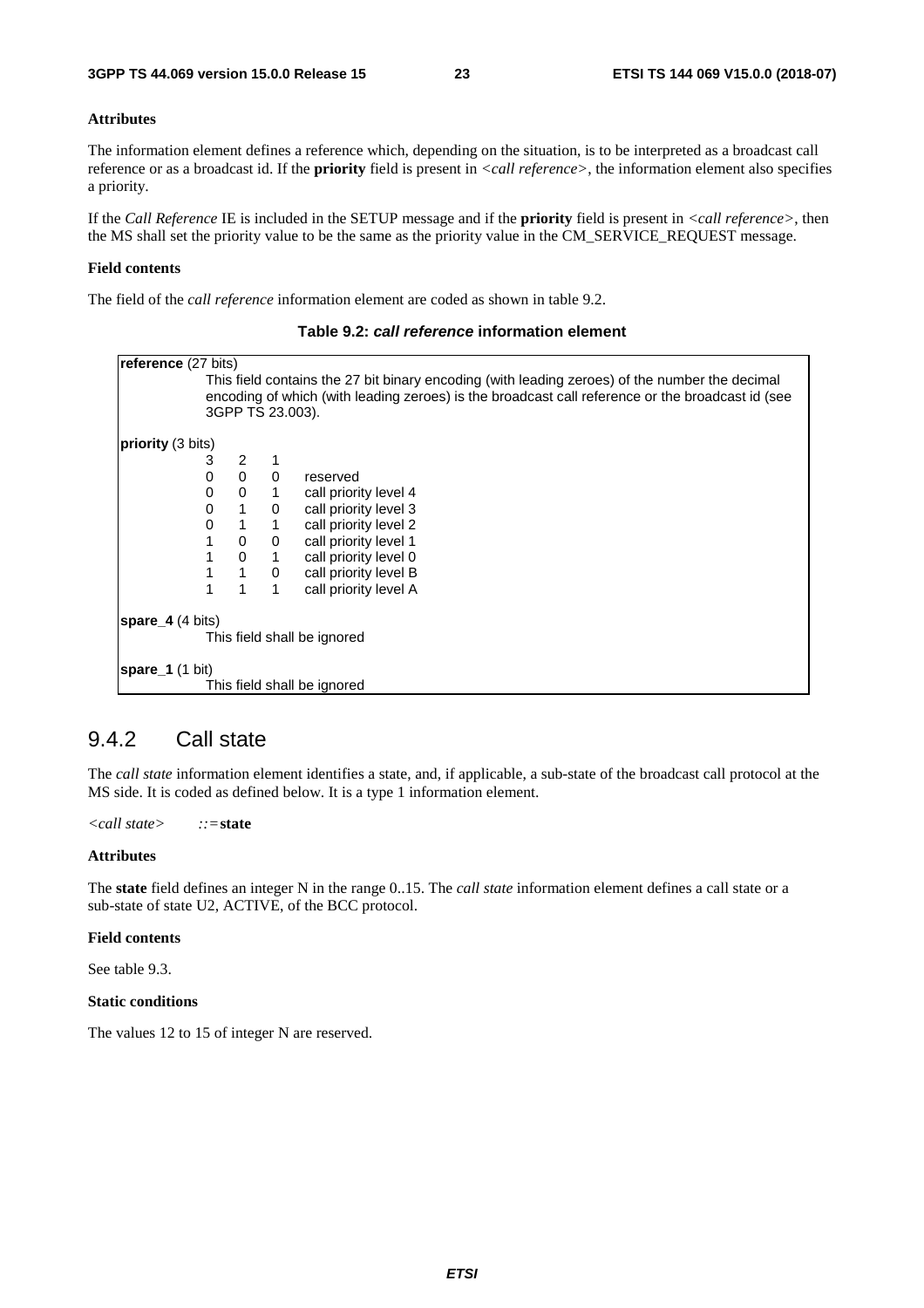|   | state (4 bits)                                                                                                                                                |  |  |  |  |  |
|---|---------------------------------------------------------------------------------------------------------------------------------------------------------------|--|--|--|--|--|
|   |                                                                                                                                                               |  |  |  |  |  |
|   | This field contains the 4 bit encoding (with leading zeroes) of an integer $N = 0$ , , 15. The state or<br>substate associated to integer N is defined below: |  |  |  |  |  |
|   |                                                                                                                                                               |  |  |  |  |  |
| N | state                                                                                                                                                         |  |  |  |  |  |
|   |                                                                                                                                                               |  |  |  |  |  |
| 0 | U0                                                                                                                                                            |  |  |  |  |  |
| 1 | U1                                                                                                                                                            |  |  |  |  |  |
| 2 | U2                                                                                                                                                            |  |  |  |  |  |
| 3 | U3                                                                                                                                                            |  |  |  |  |  |
| 4 | U4                                                                                                                                                            |  |  |  |  |  |
| 5 | U5                                                                                                                                                            |  |  |  |  |  |
| 6 | U0.p                                                                                                                                                          |  |  |  |  |  |
| 7 | U6                                                                                                                                                            |  |  |  |  |  |
|   |                                                                                                                                                               |  |  |  |  |  |
|   | All other values are reserved.                                                                                                                                |  |  |  |  |  |

#### **Table 9.3:** *call state* **information element**

### 9.4.3 Cause

The purpose of the *cause* information element is to describe the reason for generating certain messages and to provide diagnostic information in the event of procedural errors.

The *cause* information element is a type 4 information element. Its value part has a minimal length of 1 octet. The maximum length is given by the maximum number of octets in a L3 message (see 3GPP TS 44.006).

The value part is coded as shown below:

```
<cause > ::= 1 cause_part [ diagnostics ]
```
*|* **0 cause\_part** *<cause>* 

#### **Attributes**

The **cause\_part** field defines a non-negative integer N. If more than one **cause\_part** fields are present in *<cause>*, the information element indicates an unspecific cause; otherwise, it indicates a cause as defined by N.

#### **Field contents**

The fields of the information element are coded as shown in table 9.4.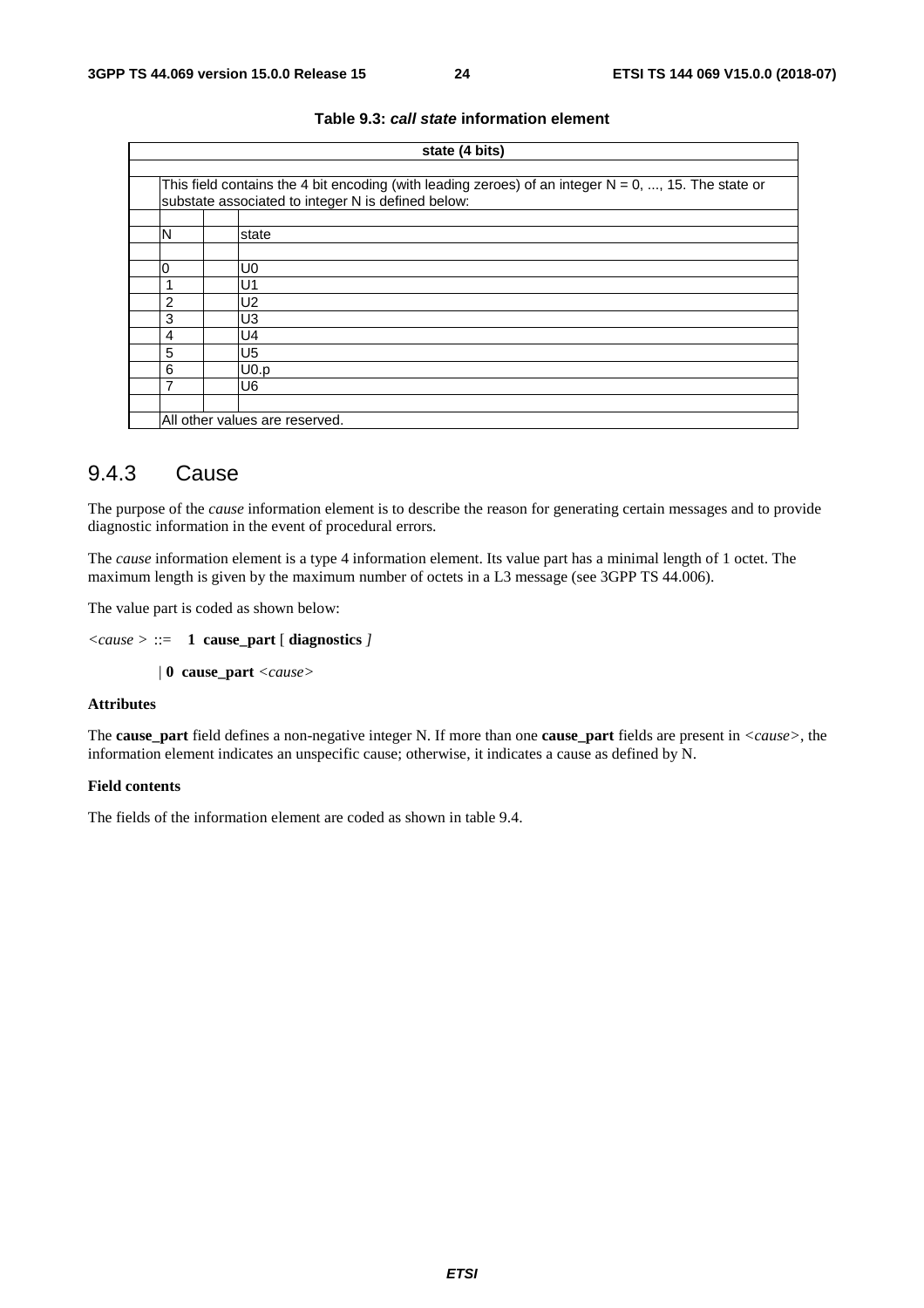|             | cause_part (7 bits)                                                                          |                                                                   |  |  |  |  |
|-------------|----------------------------------------------------------------------------------------------|-------------------------------------------------------------------|--|--|--|--|
|             |                                                                                              |                                                                   |  |  |  |  |
|             | This field contains the 7 bit encoding (with leading zeroes) of a non-negative integer which |                                                                   |  |  |  |  |
|             | specifies a cause as defined below:                                                          |                                                                   |  |  |  |  |
|             |                                                                                              |                                                                   |  |  |  |  |
|             | N                                                                                            | cause                                                             |  |  |  |  |
|             |                                                                                              |                                                                   |  |  |  |  |
|             | 3                                                                                            | <b>Illegal MS</b>                                                 |  |  |  |  |
|             | 5                                                                                            | IMEI not accepted                                                 |  |  |  |  |
|             | 6                                                                                            | <b>Illegal ME</b>                                                 |  |  |  |  |
|             | 8                                                                                            | Service not authorized                                            |  |  |  |  |
|             | 9                                                                                            | Application not supported on the protocol                         |  |  |  |  |
|             | 10                                                                                           | RR connection aborted                                             |  |  |  |  |
|             | 16                                                                                           | Normal call clearing                                              |  |  |  |  |
|             | 17                                                                                           | Network failure                                                   |  |  |  |  |
|             | 20                                                                                           | <b>Busy</b>                                                       |  |  |  |  |
|             | $\overline{22}$                                                                              | Congestion                                                        |  |  |  |  |
|             | $\overline{23}$                                                                              | User not originator of call                                       |  |  |  |  |
|             | 24                                                                                           | Network wants to maintain call                                    |  |  |  |  |
|             | $\overline{30}$                                                                              | <b>Response to GET STATUS</b>                                     |  |  |  |  |
|             | $\overline{32}$                                                                              | Service option not supported                                      |  |  |  |  |
|             | 33                                                                                           | Requested service option not subscribed                           |  |  |  |  |
|             | $\overline{34}$                                                                              | Service option temporarily out of order                           |  |  |  |  |
|             | $\overline{38}$                                                                              | Call cannot be identified                                         |  |  |  |  |
|             | $48 - 63$                                                                                    | retry upon entry into a new cell                                  |  |  |  |  |
|             | 81                                                                                           | Invalid transaction identifier value                              |  |  |  |  |
|             | 95                                                                                           | Semantically incorrect message                                    |  |  |  |  |
|             | 96                                                                                           | Invalid mandatory information                                     |  |  |  |  |
|             | 97                                                                                           | Message type non-existent or not implemented                      |  |  |  |  |
|             | 98                                                                                           | Message type not compatible with the protocol state               |  |  |  |  |
|             | 99                                                                                           | Information element non-existent or not implemented               |  |  |  |  |
|             | 100                                                                                          | Message type not compatible with the protocol state               |  |  |  |  |
|             | 112                                                                                          | Protocol error, unspecified                                       |  |  |  |  |
|             |                                                                                              |                                                                   |  |  |  |  |
|             |                                                                                              | Any other value received shall be treated as an unspecific cause. |  |  |  |  |
|             |                                                                                              |                                                                   |  |  |  |  |
| Diagnostics |                                                                                              |                                                                   |  |  |  |  |
|             |                                                                                              |                                                                   |  |  |  |  |
|             |                                                                                              |                                                                   |  |  |  |  |
|             | This field contains a message or information element.                                        |                                                                   |  |  |  |  |
|             |                                                                                              |                                                                   |  |  |  |  |

#### **Table 9.4:** *cause* **information element**

### 9.4.4 Originator indication

The *originator indication* information element informs the broadcast call control entity in the MS whether it is the calling user. It is a type 1 information element.

The value part is coded as shown below:

*<originator indication>* ::= **spare\_3 OI**

#### **Attributes**

The IE defines whether the MS is the originator of the broadcast call.

#### **Field contents**

The fields of the information element are coded as shown in table 9.5.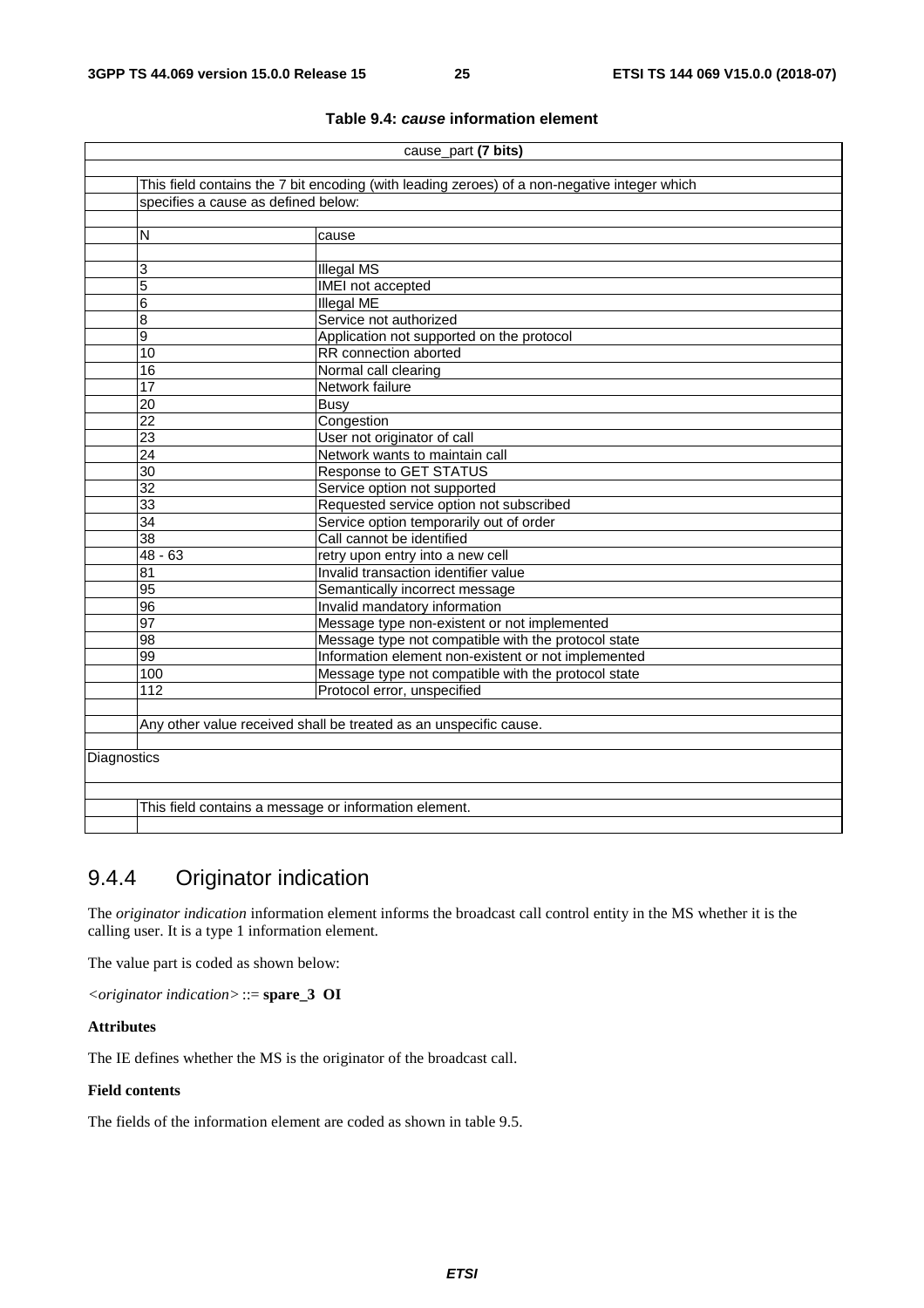|                              | spare_3 (3 bits)                         |
|------------------------------|------------------------------------------|
| This field shall be ignored. |                                          |
| $\vert$ OI (1 bit)           |                                          |
|                              | The MS is not the originator of the call |
|                              | The MS is the originator of the call     |

#### **Table 9.5:** *originator indication* **information element fields**

### 9.4.5 Spare Half Octet

This element is used in the description of messages in clause 8 when an odd number of half octet type 1 information elements are used. This element consists of 4 bits set to zero and is placed in bits 5 to 8 of the octet unless otherwise specified. It is a type 1 information element.

### 9.4.6 State attributes

The *state attributes* information element contains information about parameter values of the MS. It is a type 1 information element.

The value part is coded as shown below:

*<state attributes>* ::= **DA UA COMM OI**

#### **Attributes**

The IE defines values of parameters D-ATT, U-ATT, ORIG, and COMM.

#### **Field contents**

The fields of the information element are coded as shown in table 9.7.

|  | Table 9.7: state attributes information element fields |  |  |
|--|--------------------------------------------------------|--|--|
|--|--------------------------------------------------------|--|--|

|                       |   | DA (1 bit)                                                 |
|-----------------------|---|------------------------------------------------------------|
|                       | 0 | User connection in the downlink not attached $(D-ATT = F)$ |
|                       |   | User connection in the downlink attached ( $D-ATT = T$ )   |
| $\mathsf{UA}$ (1 bit) |   |                                                            |
|                       | 0 | User connection in the uplink not attached $(U-ATT = F)$   |
|                       |   | User connection in the uplink attached $(U-ATT = T)$       |
| <b>COMM</b> (1 bit)   |   |                                                            |
|                       | 0 | $COMM = F$                                                 |
|                       |   | $COMM = T$                                                 |
| <b>OI</b> (1 bit)     |   |                                                            |
|                       | 0 | The MS is not the originator of the call (ORIG = $F$ )     |
|                       |   | The MS is the originator of the call (ORIG = $T$ )         |

### 9.4.7 Compressed otdi

The *Compressed otdi* information element specifies an integer N in 40 bit binary representation; bit 8 of octet 1 is the most significant bit and bit 1 of octet 5 is the least significant bit. The integer denotes compressed originator-todispatcher information. The corresponding decompressed originator-to-dispatcher information is given by the following attributes:

- User-user protocol discriminator: IA5 characters.
- User-user information: The user-user information is a string of 12 digits which are the decimal representation of the integer N with leading zeros. Each digit after decompression is coded in one octet. The bits 1 to 7 are used for the coding of the IA5 character, and bit 8 is coded as "0". A coding example is given in Annex A.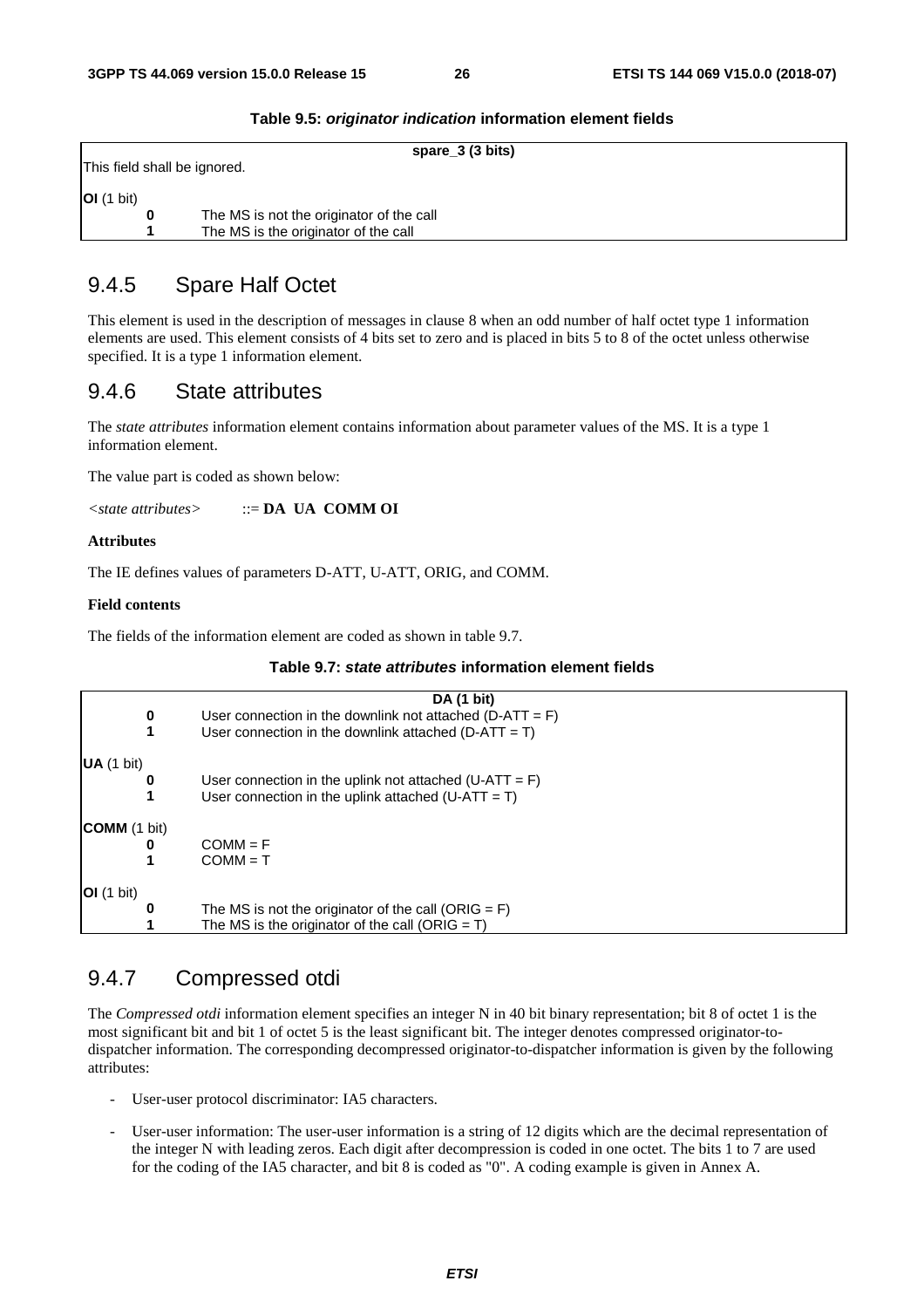## Annex A (informative): Example of the coding of the user-user information after decompression of the originator-to-dispatcher information

If the originator-to-dispatcher information after the decompression in decimal representation with leading zeros is "000000009123", then the user-user information is coded in IA5 characters as follows:

| 8 |   | 6 | 5 | 4 | 3  | 2 | 1 | content       | IA5 Code |
|---|---|---|---|---|----|---|---|---------------|----------|
|   |   |   |   |   |    |   |   |               |          |
| 0 | 0 |   |   | 0 | O) | 0 | 0 | 1. $digit: 0$ | 0x30     |
| 0 | 0 | 1 | 1 | 0 | U  | 0 | 0 | 2. digit: 0   | 0x30     |
| 0 | 0 | 1 | 1 | 0 | 0  | 0 | 0 | 3. digit: 0   | 0x30     |
| 0 | 0 | 1 | 1 | 0 | U  | 0 | 0 | 4. digit: 0   | 0x30     |
| 0 | 0 | 1 | 1 | 0 | 0  | 0 | 0 | 5. digit: 0   | 0x30     |
| 0 | 0 | 1 | 1 | 0 | 0  | 0 | 0 | 6. digit: 0   | 0x30     |
| 0 | ი | 1 | 1 | O | O  | 0 | 0 | 7. digit: 0   | 0x30     |
| 0 | 0 | 1 | 1 | ი | O  | 0 | 0 | 8. digit: 0   | 0x30     |
| 0 | 0 | 1 | 1 | 1 | U  | 0 | 1 | 9. digit: 9   | 0x39     |
| 0 | 0 | 1 | 1 | 0 | 0  | 0 | 1 | 10. digit: 1  | 0x31     |
| 0 | U | 1 | 1 | 0 | U  | 1 | 0 | 11. digit: 2  | 0x32     |
| 0 | ი |   |   | ი |    | 1 | 1 | 12. digit: 3  | 0x33     |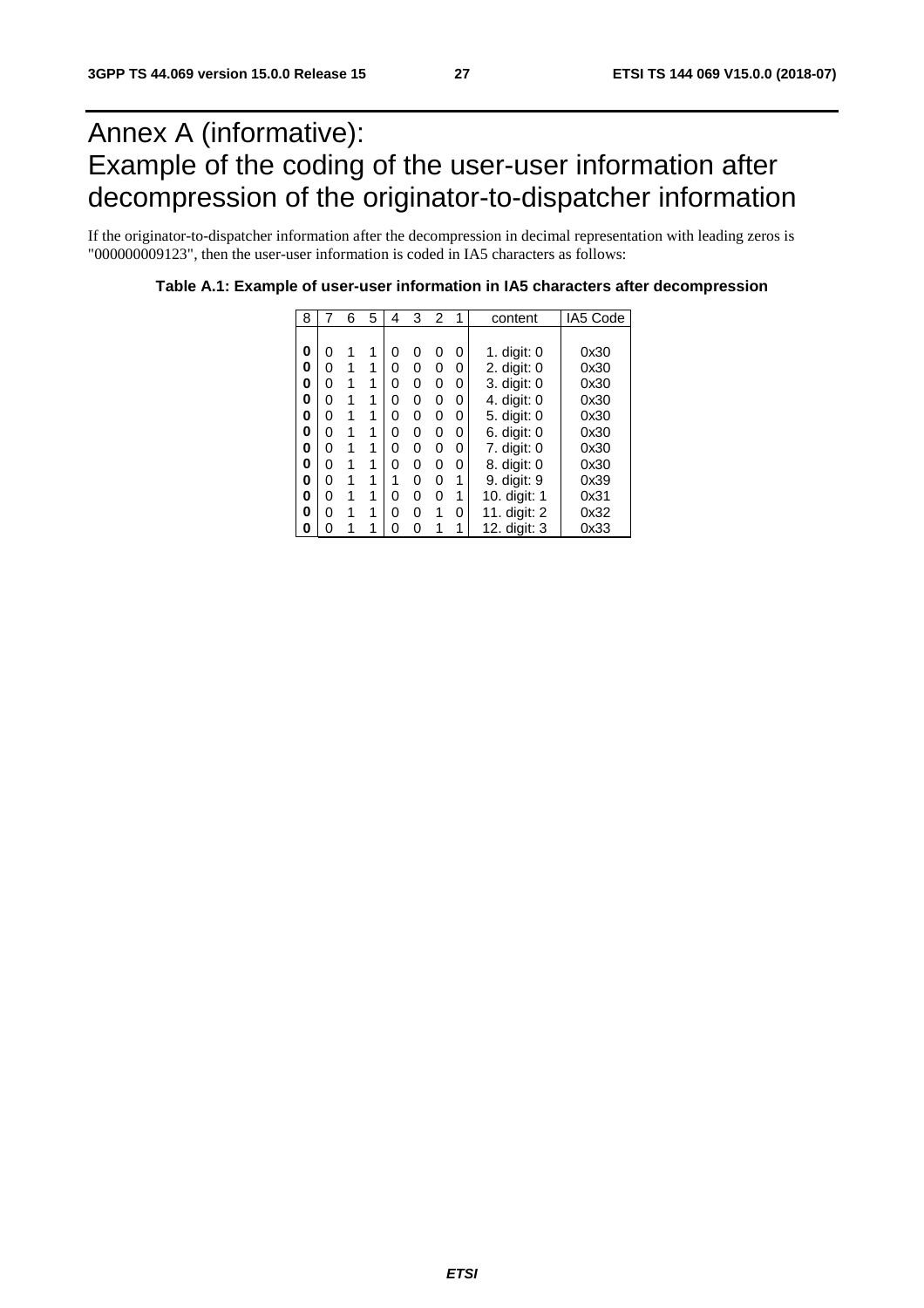## Annex B (informative): Change History

| TSG#          | <b>TSG doc</b>                                                  | <b>WG doc</b>              | <b>Spec</b>       |      | CR              | Rev               | Ph                     | Cat                   | Old<br>vers     | <b>New</b><br>vers | <b>Title</b>                                                                            | WI                 |
|---------------|-----------------------------------------------------------------|----------------------------|-------------------|------|-----------------|-------------------|------------------------|-----------------------|-----------------|--------------------|-----------------------------------------------------------------------------------------|--------------------|
| S#31          |                                                                 | Feb 2000                   | 04.69             |      |                 |                   |                        |                       | 7.1.0           | 8.0.0              | Specification version upgrade to<br>Release 1999 version 8.0.0                          |                    |
| CN#7          |                                                                 | N1-000472                  | 04.69             | A021 |                 |                   | R99                    |                       | 8.0.0           | 8.1.0              | Addition of cause values,<br>Approved at TSGN#7 and SMG<br>email approved before SMG#32 |                    |
| S#32,<br>CN#8 |                                                                 | N1-000679                  | 04.69             | A022 |                 |                   | <b>R00</b>             |                       | 8.1.0           | 9.0.0              | Introduction of Originator-to-<br>dispatcher information into VBS                       |                    |
|               |                                                                 |                            | 04.69 /<br>44.069 |      |                 |                   |                        |                       | 04.69<br>v9.0.0 | 44.069<br>v4.0.0   | Conversion to 3GPP TS format                                                            |                    |
| CN#7          | NP-000449 N1-001007                                             |                            | 44.069            | 001  | $\mathbf{1}$    |                   | <b>R00</b>             | $\overline{\text{c}}$ | 4.0.0           | 4.1.0              | The repetition of the priority<br>in the Call Reference IE in<br>the SETUP message      | <b>ASCI</b>        |
|               |                                                                 |                            |                   |      |                 |                   |                        |                       | 4.1.0           | 4.1.1              | Oct 2000: Correction of<br>references.                                                  |                    |
| NP-<br>12     |                                                                 | NP-010269 N1-010855 44.069 |                   | 002  | $\mathbf{1}$    |                   | $Rel-4$ F              |                       | 4.1.1           | 4.2.0              | Clarification of the coding of<br>otdi information in IA5 format                        | <b>ASCI</b>        |
| NP-<br>16     |                                                                 | NP-020224 N1-021369 44.069 |                   | 003  | 1               |                   | $Rel-4$ F              |                       | 4.2.0           | 4.3.0              | Various clean-up of wrong<br>references, eg towards<br>44.018                           | TEI4               |
| $NP-$<br>16   |                                                                 |                            | 44.069            |      |                 |                   | Rel-5                  |                       | 4.3.0           | 5.0.0              | CN plenary decision to make<br>this TS also for Release 5.                              | June<br>2002       |
| NP-<br>26     |                                                                 |                            | 44.069            |      |                 |                   | Rel-6                  |                       | 5.0.0           | 6.0.0              | CN plenary decision to make<br>this TS also for Release 6.                              | Dec<br>2004        |
| CP-<br>33     | CP-060506                                                       | C1-061469                  | 44.069            | 005  |                 |                   | Rel-7                  |                       | 6.0.0           | 7.0.0              | TC RT Increase VBS setup<br>timeout (MS timer TMM-est)                                  | Sept<br>2006       |
| CP-<br>42     |                                                                 |                            |                   |      |                 |                   | Rel-8                  |                       | 7.0.0           | 8.0.0              | Upgrade to Rel-8.                                                                       | <b>Dec</b><br>2008 |
| CP-<br>46     |                                                                 |                            |                   |      |                 |                   | Rel-9                  |                       | 8.0.0           | 9.0.0              | Upgrade to Rel-9                                                                        | <b>Dec</b><br>2009 |
| $CP-$<br>51   |                                                                 |                            |                   |      |                 |                   | Rel-<br>10             |                       | 9.0.0           | 10.0.0             | Upgrade to Rel-10                                                                       | March<br>2011      |
| CP-<br>57     |                                                                 |                            |                   |      |                 |                   | $\overline{ReF}$<br>11 |                       | 10.0.0          | 11.0.0             | Upgrade to Rel-11                                                                       | Sept<br>2012       |
| CP-<br>65     |                                                                 |                            |                   |      |                 |                   | $ReI-$<br>12           |                       | 11.0.0          | 12.0.0             | Úpgrade to Rel-12                                                                       | Sept<br>2014       |
| $CP-$<br>70   |                                                                 |                            |                   |      |                 |                   | $ReI-$<br>13           |                       | 12.0.0          | 13.0.0             | Upgrade to Rel-13                                                                       | Dec<br>2015        |
|               | <b>Change history</b>                                           |                            |                   |      |                 |                   |                        |                       |                 |                    |                                                                                         |                    |
| <b>Date</b>   | <b>TDoc</b><br><b>CR</b><br><b>Rev</b><br>Cat<br><b>Meeting</b> |                            |                   |      | Subject/Comment |                   |                        |                       |                 |                    | <b>New</b>                                                                              |                    |
|               |                                                                 |                            |                   |      |                 |                   |                        |                       |                 | version            |                                                                                         |                    |
| 2017-03       | SA#75                                                           |                            |                   |      |                 | Upgrade to Rel-14 |                        |                       |                 | 14.0.0             |                                                                                         |                    |
|               | Update to Rel-15 version (MCC)<br>2018-06<br>SA#80<br>$\sim$    |                            |                   |      |                 |                   | 15.0.0                 |                       |                 |                    |                                                                                         |                    |